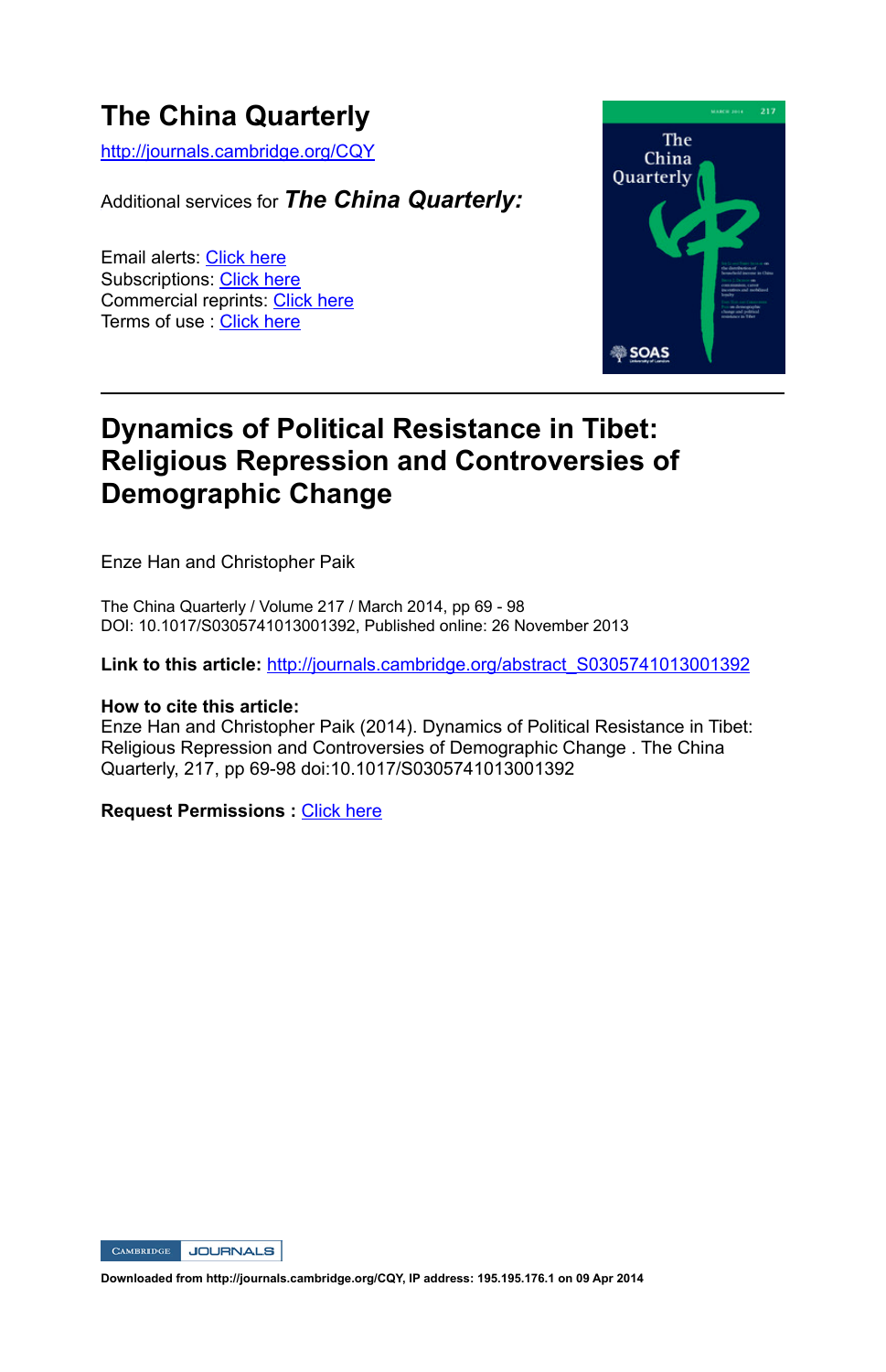# Dynamics of Political Resistance in Tibet: Religious Repression and Controversies of Demographic Change

Enze Han\* and Christopher Paik†

#### Abstract

In a novel approach to studying political mobilization among ethnic Tibetans in China, this article addresses two key questions. First, considering the Chinese state's repressive policies towards Tibetan Buddhism, what role does religion play in fomenting Tibetan political resistance? Second, what implications can be drawn from the changing ethnic demography in Tibet about the conflict behaviour of Tibetans? Using various GIS-referenced data, this article specifically examines the 2008 Tibetan protest movements in China. The main results of our analysis indicate that the spread and frequency of protests in ethnic Tibetan areas are significantly associated with the number of officially registered Tibetan Buddhist sites, as well as the historical dominance of particular types of Tibetan religious sects. Furthermore, our analysis shows that the effect of Han Chinese settlement on Tibetan political activism is more controversial than previously thought.

Keywords: Tibet; China; protest movements; religious repression; demographic change

The Tibet issue is a contentious one, full of intrigue and controversy. Since the People's Republic of China annexed central Tibet in 1951, there has been constant resistance from Tibetans against their forcible incorporation into the Chinese body politic. Over the past 60 years, uprisings and social unrest have marked Beijing's uneasy control of the Tibetan plateau.<sup>1</sup> More significantly, the broad support that Tibetans enjoy internationally, and particularly the internationalization of the Tibetan cause in the West, has made the resolution of the Tibet issue extremely difficult.<sup>2</sup> Although the Dalai Lama has recently called for

<sup>\*</sup> School of Oriental and African Studies, University of London. Email: [eh22@soas.ac.uk.](mailto:eh22@soas.ac.uk) † New York University Abu Dhabi. Email: [christopher.paik@nyu.edu.](mailto:christopher.paik@nyu.edu)

<sup>1</sup> This article does not discuss in length the historical status of Tibet or Tibet's troublesome relationship with Beijing over the last century. For good accounts on modern Tibetan history, see Goldstein and Gelek 1989; Goldstein 1997; Shakya 1999.

<sup>2</sup> The discourse on Tibet is full of controversies and polemics. The Tibetan side portrays Tibet before the PLA invasion as a utopian Shangri-La, full of peace and spirituality, and Chinese rule ever since has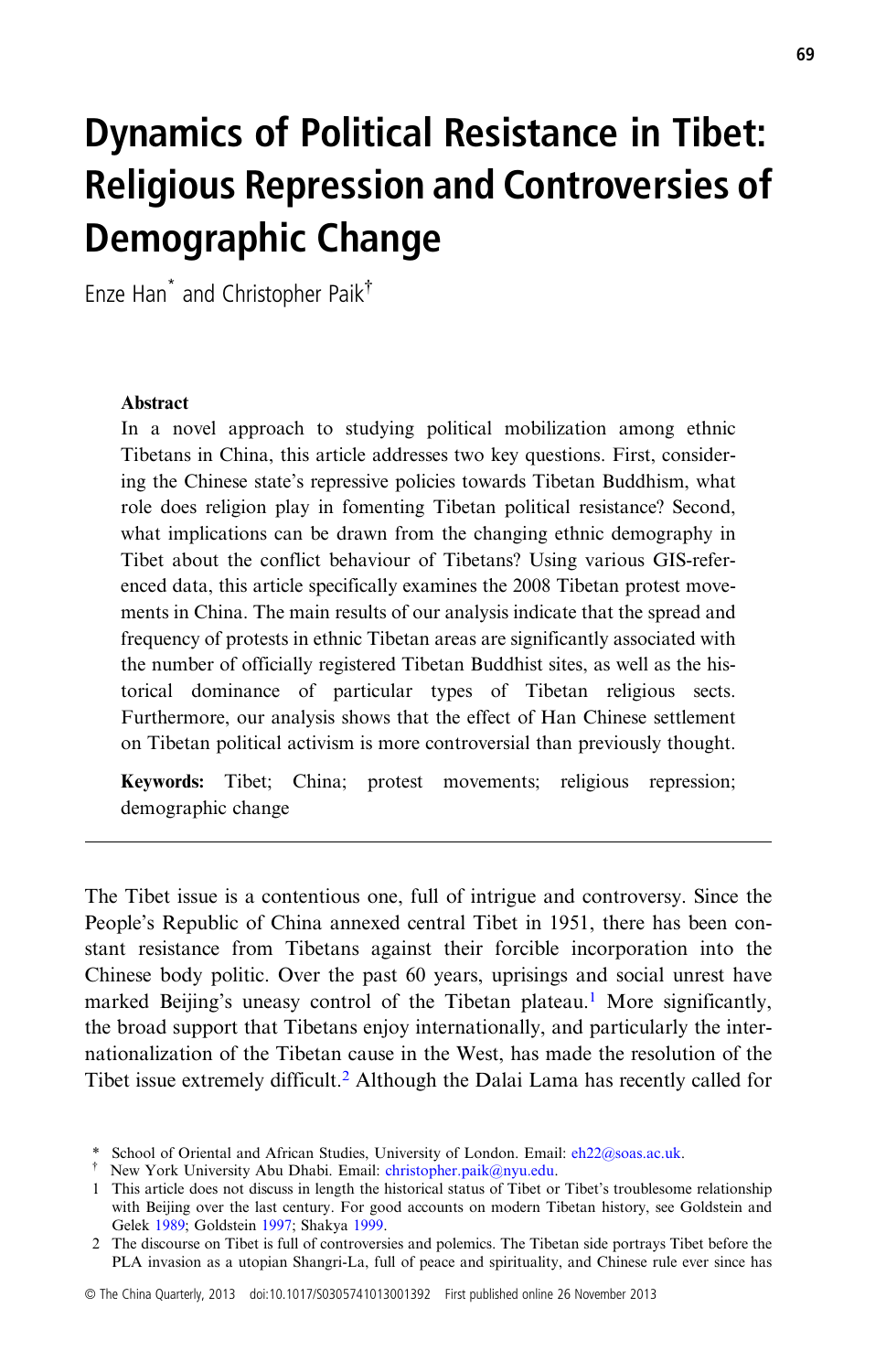genuine autonomy under the framework of the PRC constitution, there remain great rifts both within the community of Tibetan exiles with regards to the independence issue, as well as between the Tibetan government in exile and the Chinese government on issues such as the future status of "greater historical Tibet," which includes not only the Tibetan Autonomous Region (TAR), which is often called political Tibet, $3$  but also areas that ethnic<sup>4</sup> Tibetans inhabit in the Chinese provinces of Qinghai, Gansu, Sichuan and Yunnan (which the Tibetans call Amdo and Kham), also known as "ethnic Tibet."

The relationship between ethnic Tibetans and the Chinese state is a confrontational one. Sporadic protests and occasional outbursts of mass political mobilization have characterized Tibetan political resistance against Chinese rule. Certainly, a fraction of the Tibetan population has been co-opted into the Chinese state through subsidies, but the political, social and economic exclusions of the majority of Tibetans in China have been increasing.<sup>5</sup> The dynamics of such exclusions breed a sense of desperation among many Tibetans, as demonstrated by recent incidents of self-immolation in ethnic Tibetan areas. It appears that as long as the Chinese government continues with its current policies in Tibet and refuses to engage in meaningful dialogue with the Dalai Lama, political resistance by Tibetans will only continue and intensify.

It therefore seems imperative to conduct a more rigorous analysis to understand the complex dynamics of Tibetan political resistance to Chinese rule. However, although there are conventional studies on Tibet that often come from the disciplines of history and anthropology, there has been a lack of serious scholarship that engages extensively with literature on ethnic conflict in the political science and economics disciplines.<sup>6</sup> Looking at the 2008 protest movements in ethnic Tibetan areas as our primary focus, this article presents a quantitative analysis of factors that underlie specific patterns of political resistance among ethnic Tibetans in China. In the spring of 2008, ethnic Tibetan regions in China witnessed one of the largest waves of protest and social unrest in recent decades. The protests spread from Lhasa, the capital city of the TAR, to other ethnic

footnote continued

been depicted as cultural genocide. The Chinese side believes pre-liberation Tibet was a medieval hell, where serfs were savagely exploited, to which the Chinese have brought modernity and development. See Powers 2004; Sperling 2004.

<sup>3</sup> TAR was founded in 1965. Accordingly in this article, "political Tibet" is used for periods before 1965 and "TAR" for post-1965.

<sup>4</sup> We consider the potential controversy for using the word "ethnic" to describe the Tibetans. Previously, the term nationality has often been used, but this word seems a bit dated. Many scholars these days have in fact started to use the Chinese phrase minzu. In this article, in order to be consistent with the broad literature on ethnic conflict, we use the word "ethnic." Certainly, Tibetans are not simply another "ethnic group" in China, and we believe the most appropriate term to use when referring to Tibetans is "ethnonationalist;" however, this term is too cumbersome to use in this article.

<sup>5</sup> See e.g. Fischer 2009a; Fischer 2009b; Yeh and Henderson 2008.

<sup>6</sup> With the notable exception of Fischer's works on Tibet, which have been extensively consulted for this article.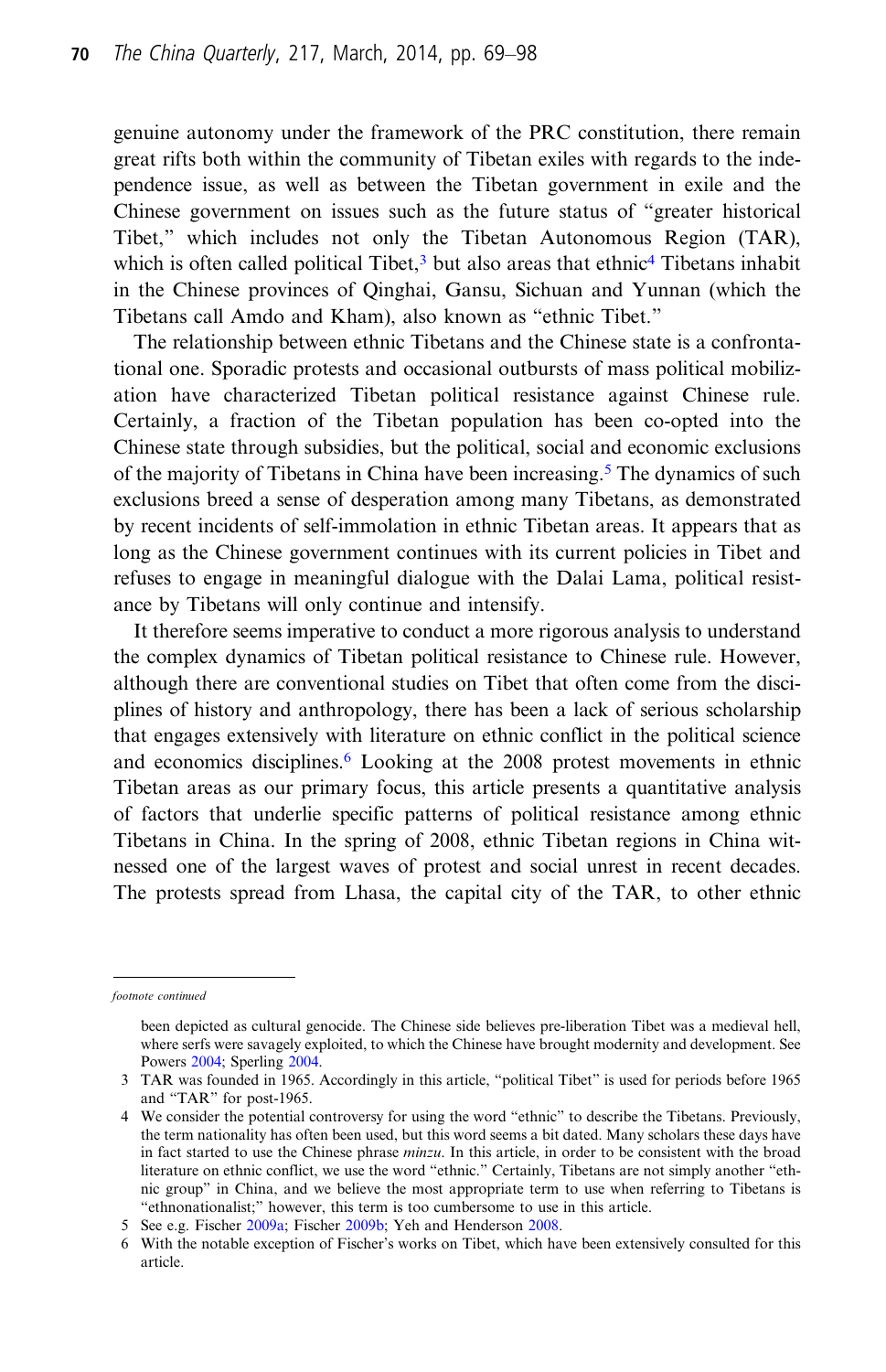

### Map 1: Protest Incidents in Tibet, 2008

Tibetan areas in Sichuan, Gansu and Qinghai. This spread of protests across the TAR and other provinces is remarkable for its pervasiveness and scope. However, a closer examination of the geographic locations of the protests shows that the spread was uneven and that there is a specific clustering of political mobilization in certain localities with specific characteristics (see Map 1).

In a novel approach to studying political mobilization among ethnic Tibetans in China, we propose to answer the following general questions: what roles do religion, particularly given the Chinese state's repressive policies towards Tibetan Buddhism, play in fomenting Tibetans' political resistance? And what implications can be drawn from the changing ethnic demography in Tibet about Tibetans' conflict behaviour? In order to address these issues, we consult several geo-referenced datasets drawn from various sources. First, we utilize Geographic Information System (GIS) data on China's officially registered religious sites. We use these data to infer the extent to which Tibetan Buddhism has been exposed to the Chinese state's political control, including both monitoring and repression. We also introduce new data on the spread of different Tibetan religious sects<sup>7</sup> in

<sup>7</sup> Perhaps a more polite, alternative word for various Tibetan Buddhist traditions might be "order." However, "sect" is still commonly used, and for that purpose we maintain our current word choice.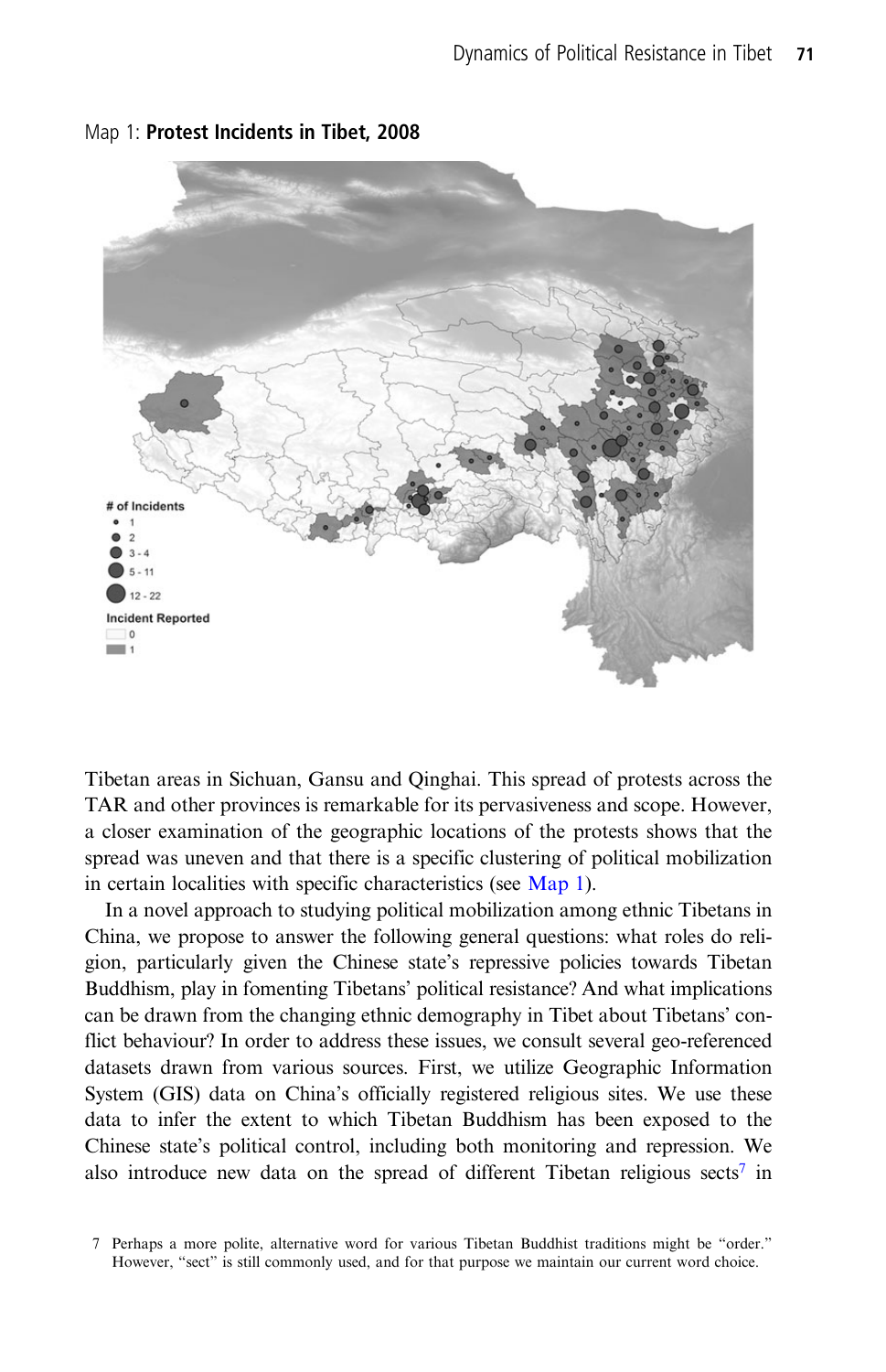these regions, used as measures of the historical religious importance of certain Tibetan counties. For additional control variables, we use various indicators from China's historical population census data at the county level.

Our outcome variable comes from the 2008 protest records. This recent wave of protests marked the very first time in Tibet that incident reports with detailed location information were recorded and made available, allowing for a systematic analysis of the political mobilization and conflicts in the region. However, we acknowledge several caveats in using the data and in conducting the following simple regression analysis. First, given that there is only a single year to draw empirical data from, the regressions inevitably run into potential biases common in cross-country analysis; neither county- nor period-specific effects can be controlled for. In addition, there is potentially an ecological fallacy problem, in that all the records can only be disaggregated to the county level, thereby averaging out effects specific to smaller administrative units. Our analysis also does not explicitly resolve potential endogeneity issues arising from omitted variables and cross-causal inferences. These concerns lead us to believe that the aggregate analysis as conducted here only captures the broad trend of protest movements in the given year, and provides no specific insight into the micro-mechanism within each county. Furthermore, the empirical results should be interpreted as largely descriptive, with no causal inference.

With these caveats in mind, the main results of our analysis indicate that the spread and frequency of protests in ethnic Tibetan areas are significantly associated with the number of officially registered Tibetan Buddhist sites, as well as the historical dominance of particular Tibetan religious sects. Furthermore, our analysis shows that the effect of Han  $\mathcal X$  Chinese settlement on Tibetan political activism is more controversial than previously thought. In support of the empirical findings, we argue that monasteries in Tibet have historically acted as cultural and political centres for Tibetans, promoting a stronger sense of unity and identity among the people. The Chinese government's continual repressive measures towards Tibetan Buddhism have exacerbated Tibetans' frustration with the Chinese state and have made Buddhist monasteries nuclei of Tibetan political activism. At the same time, the Chinese government's push for the migration and settlement of Han Chinese in ethnic Tibetan areas seems particularly controversial in that increased Han Chinese migration and settlement appears negatively correlated with Tibetan political activism. The empirical findings therefore showcase the adverse outcomes of China's policies towards Tibetan religion and the implications of ethnic demographic change on the Tibetan plateau for Tibet's short-term political future.

#### The 2008 Tibetan Uprising

In March 2008, Tibetans throughout ethnic Tibetan areas, including both lay people and monks from urban and rural areas, protested against the Chinese state, signifying that "the phenomenon of Tibetan nationalism and the idea of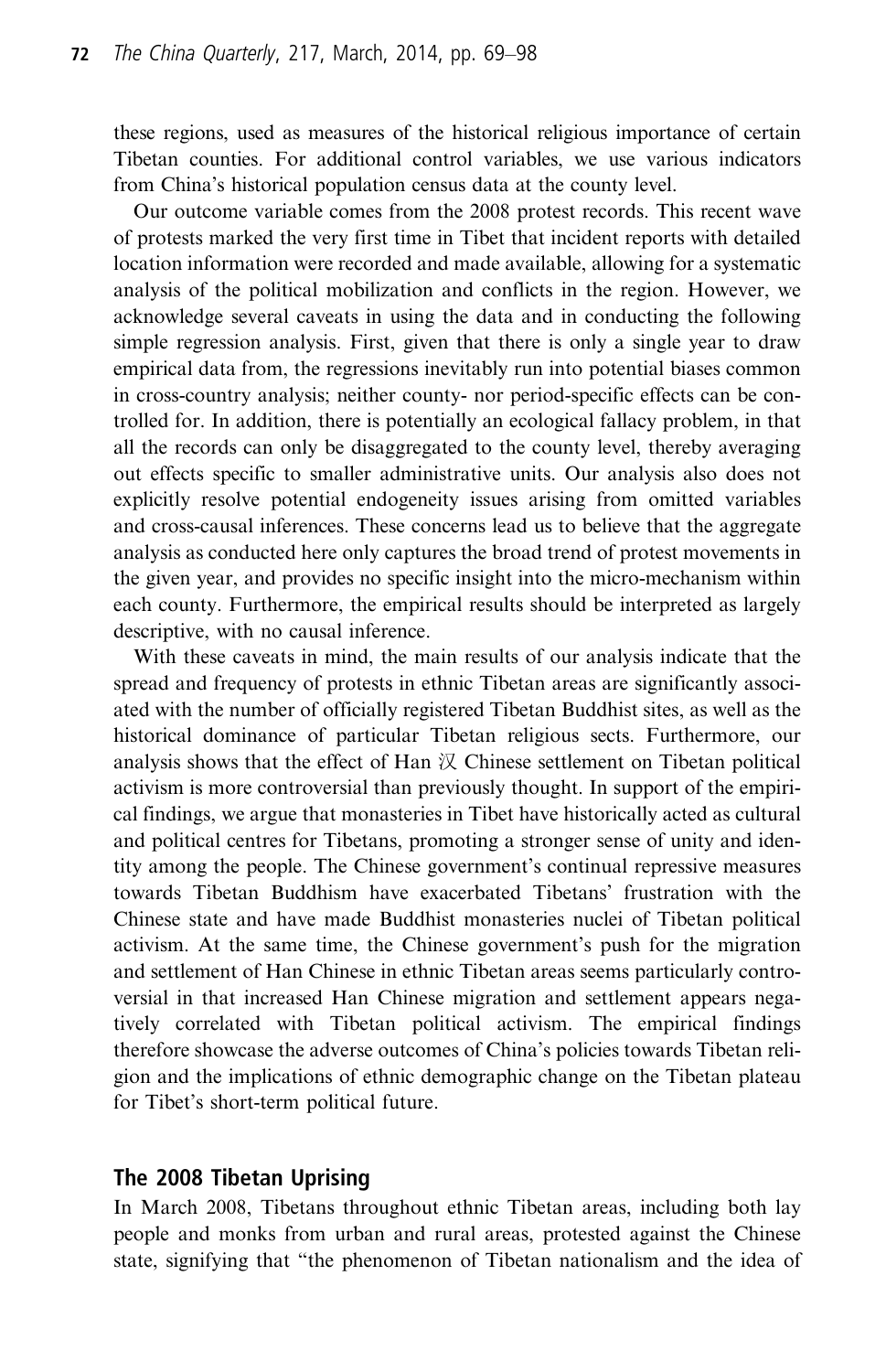Tibet as a distinct nation are much more widespread than 20 years ago."<sup>8</sup> It all started in October 2007, when monks at Drepung monastery in Lhasa were reportedly arrested by Chinese security forces whilst attempting to celebrate the awarding of the US Congressional Gold Medal to the Dalai Lama.<sup>9</sup> On 10 March 2008, the 49th anniversary of the Tibet Uprising in 1959, several hundred monks from the same monastery staged protests calling for the release of the arrested monks. Later, monks from Sera monastery mounted a separate protest, during which monks shouted pro-independence slogans and waved the banned Tibetan nationalist snow lion flag.<sup>10</sup> Other protests were also reported that day in Qinghai, Gansu and Sichuan provinces, indicating the wide scale of the protests.<sup>11</sup> One distinct feature of the protests is that many took place in rural areas as well as in small towns, which might represent the fast pace of urbanization occurring in ethnic Tibetan areas. There followed a severe crackdown by Chinese authorities and patriotic education teams and/or paramilitary troops were sent into local monasteries.<sup>12</sup> Throughout the spring, there were more than 100 protests in ethnic Tibetan areas.

The protests throughout the ethnic Tibetan areas were mostly peaceful, but there were exceptions. On 14 March, protests in Lhasa turned violent as rioters attacked businesses and civilians, resulting in 18 deaths, mostly Han Chinese. Outbreaks of violence were also reported in Qinghai and Sichuan; according to Robert Barnett, it was "normal for large-scale, lay-dominated protests to lead to violence."<sup>13</sup> Furthermore, in several places Tibetan protesters managed to storm government buildings and replace the Chinese flag with the Tibetan national flag.<sup>14</sup> As a result of this widespread Tibetan uprising against Chinese rule, a tight lock-down of ethnic Tibetan areas was imposed to prevent any reporters or foreigners from entering the region.

#### Explaining Tibetan Resistance

As mentioned above, the timing of the uprising was not random and coincided with the 49th anniversary of the 1959 uprising which had led to the flight of the Dalai Lama to India that year. Moreover, the year 2008 also provided a golden opportunity for gaining international media attention as it was the year that Beijing was to host the Olympic games. The community of Tibetan exiles in India had publicized plans to disrupt the preparations for the games by organizing a march to Tibet on 10 March.<sup>15</sup> There was a widespread belief among Tibetans, both within China and in exile, that "China would be less likely

- 9 International Campaign for Tibet 2008, 41.
- 10 Topgyal 2011, 187.
- 11 Ibid.
- 12 Barnett 2009, 14.
- 13 Ibid., 13.

15 Barnett 2009, 15.

<sup>8</sup> Barnett 2009, 11.

<sup>14</sup> Tibetan Center for Human Rights & Democracy 2008, 33.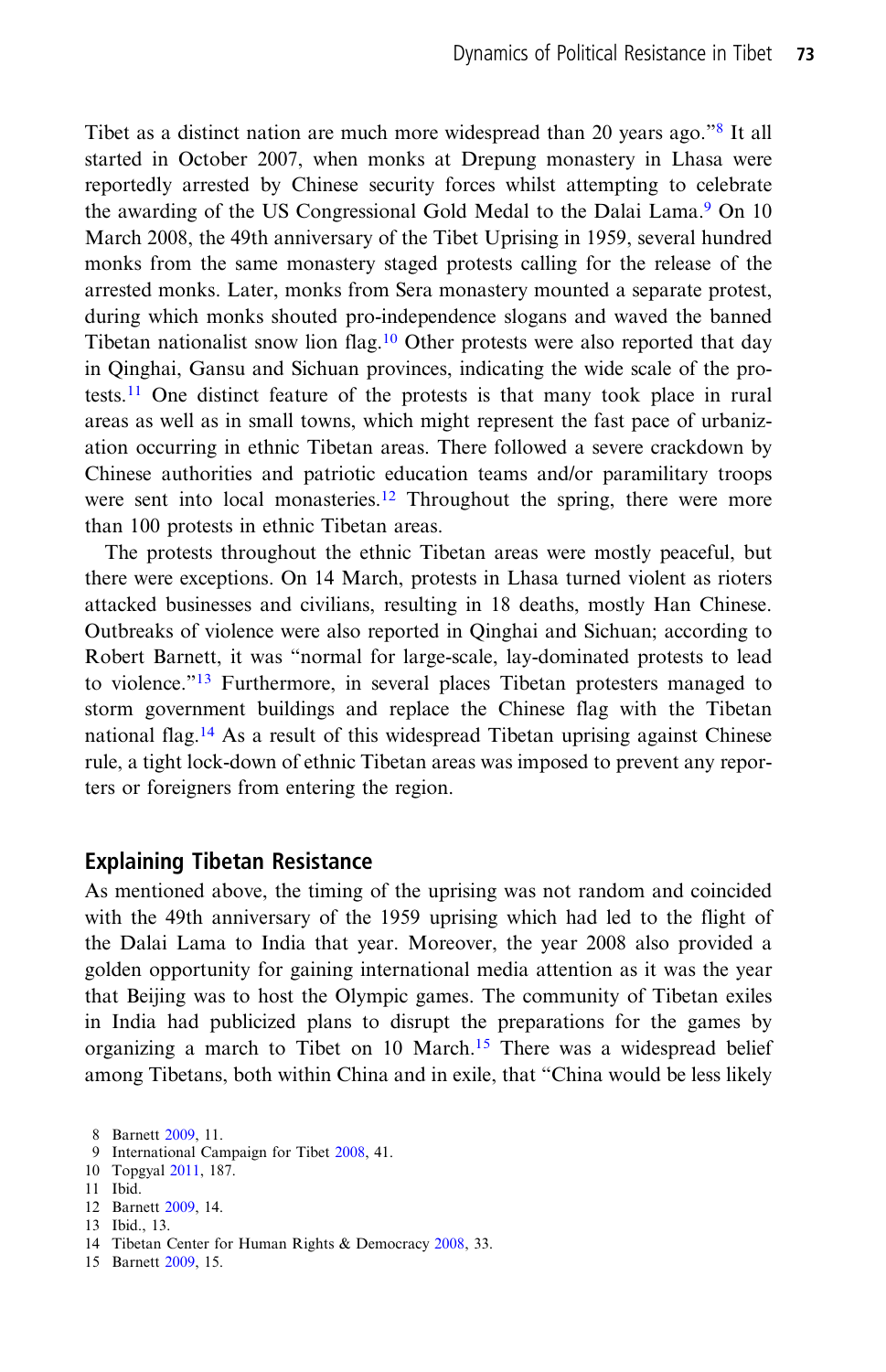to use lethal force on protestors in the run-up to the Olympics."<sup>16</sup> Furthermore, the awarding of the US Congressional Gold Medal to the Dalai Lama might have also strengthened the Tibetans' perception of the amount of international support they would receive. All these factors explain at least in part why these protests occurred in the spring of 2008, a period of rare opportunity that encouraged ethnic Tibetans throughout the region to vent their political frustrations and discontent towards the Chinese government.

Similarly, the organization and coordination of events can also explain the specific pattern and scale of the protests. The Chinese government put the blame squarely on the community in exile, with Chinese premier Wen Jiabao 温家宝 alleging that, "There is ample fact and plenty of evidence proving this incident was organized, premeditated, masterminded and incited by the Dalai clique."<sup>17</sup> However, the exact details of how the uprising was instigated cannot be easily obtained. Some argue that the initial protests in Tibet took Dharamsala by surprise. More likely factors behind the coordination of the protests might be found in the extensive use of mobile phones, online social networks and radio broadcasts to spread information.<sup>18</sup>

Aside from these immediate causes, when analysing Tibetan resistance against the Chinese government and how protests occur, scholars and concerned parties, such as various pro-Tibetan NGOs, often tend to focus on the lingering grievances held by Tibetans as a result of Chinese state suppression of religious and cultural freedom, as well as the demographic pressure caused by increasing Han Chinese migration and settlement in ethnic Tibetan areas.<sup>19</sup> Therefore, our analysis starts with these two most commonly utilized structural factors to explain Tibetan resistance – religion and ethnic demography.

#### Repression of Tibetan Buddhism

Buddhism is the key defining feature of Tibetan identity. The traditional fusion of religious and political systems in Tibet means "Buddhist ideology and values dominated the population's worldview and the state's raison d'être."<sup>20</sup> Buddhism in Tibet also has the distinct feature of mass monasticism that encourages people, particularly males, to join monasteries. Before 1951, there were thousands of monasteries throughout Tibetan areas. A 1930 estimate reported that between 10 to 20 per cent of Tibetan males were monks.<sup>21</sup> Tibetan monasteries were the largest landowners with manorial labour. From the point of view of the Chinese Communist Party (CCP), this peculiar political

21 Ibid., 13.

<sup>16</sup> Ibid., 16–17.

<sup>17</sup> Spencer, Richard, and James Miles. 2008. "China accuses Dalai Lama of 'inciting' Tibet riots to 'sabotage' Olympics," The Telegraph, March 18.

<sup>18</sup> Shakya 2008, 18.

<sup>19</sup> See e.g. Barnett and Spiegel 1996.

<sup>20</sup> Goldstein 2007, 23.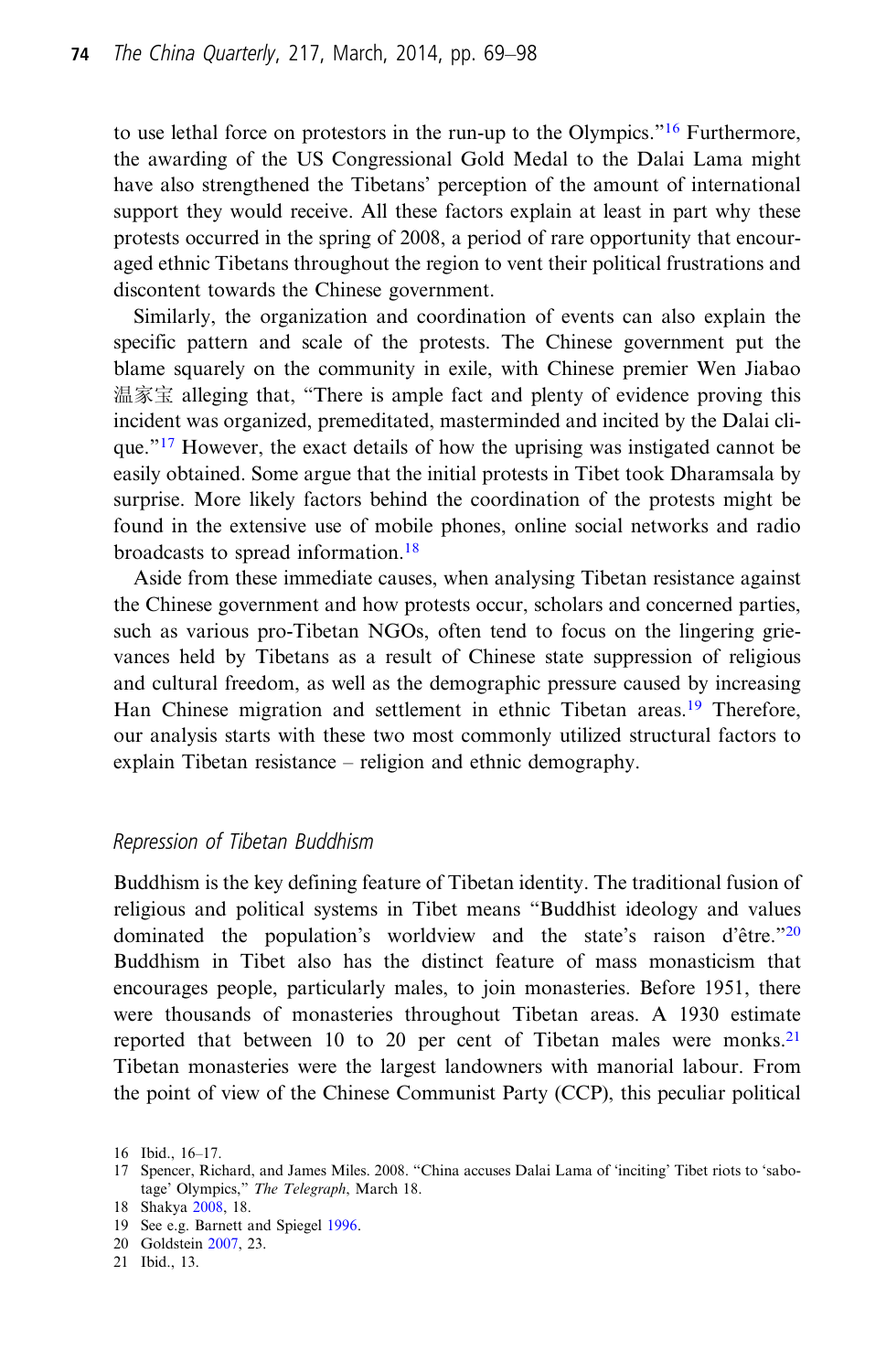system was the main obstacle to socialist reforms, although the Party tolerated it in political Tibet between 1951 and 1959 as per the Seventeen-Point Agreement for the Peaceful Liberation of Tibet (Zhongyang renmin zhengfu he Xizang difang zhengfu guanyu heping jiefang Xizang banfa de xieyi 中央人民政府和西藏地方政 府关于和平解放西藏办法的协议) signed by the Tibetan government and the Chinese central government.

During the first few years, the Chinese government abided by the Seventeen-Point Agreement and allowed the Tibetan government to function with relative autonomy, and the CCP generally respected the Dalai Lama's power and authority. However, the Seventeen-Point Agreement only applied to political Tibet and not to ethnic Tibetan areas outside of it. Thus, democratic reforms (minzhu gaige 民主改革) were carried out to collectivize and redistribute land and restructure class relations in these areas. These radical policies immediately led to widespread revolt in ethnic Tibetan regions in Kham and Amdo in 1956. The Khampa rebellion in Sichuan during the mid-1950s met with a particularly draconian response from PLA troops, including the aerial bombing of entire Tibetan monasteries thought to be sheltering rebels.<sup>22</sup>

The Khampa rebellion significantly damaged the already tense relationship between the Tibetan government and the CCP. The flight of the Dalai Lama in 1959 signalled the end of the Tibetan religious and political system in Tibet. The Dalai Lama's exile and the failure of the CCP to resolve tensions peacefully led to a severe crackdown on Buddhism in Tibet, with the CCP immediately abolishing mass monasticism and destroying numerous monasteries. Violent suppression of Tibetan Buddhism and culture reached its peak during the Cultural Revolution, when people were mobilized to destroy religious objects and cultural artifacts and symbols. Being an officially atheist political party, the CCP also strove to eliminate Buddhism from people's hearts and minds, and Tibetans "were forced to abandon deeply held values and customs."<sup>23</sup> This persecution of Buddhism in Tibet has left deep scars on Tibetan identity, and memories of revolutionary violence are arguably a unifying force for Tibetan grievances against the Chinese state. Buddhism continues to define the political discourse of Tibetan nationalism to this day.<sup>24</sup>

Starting in 1980, several years after the Cultural Revolution had ended, many of the CCP's religious policies in Tibet were reversed. After Deng Xiaoping 邓小  $\overline{\Psi}$  initiated reform and opening-up, and particularly during the time when Hu Yaobang 胡耀邦 served as CCP general secretary, the CCP changed many of its repressive policies towards Tibetan Buddhism and started to show a significant degree of tolerance towards a Tibetan religious and cultural revival.<sup>25</sup> The late 9th Panchen Lama also played a significant role in the Chinese government's

<sup>22</sup> See e.g. McGranahan 2010.

<sup>23</sup> Goldstein 1998, 10.

<sup>24</sup> Kolas 1996.

<sup>25</sup> See e.g. Potter 2003; Leung 2005.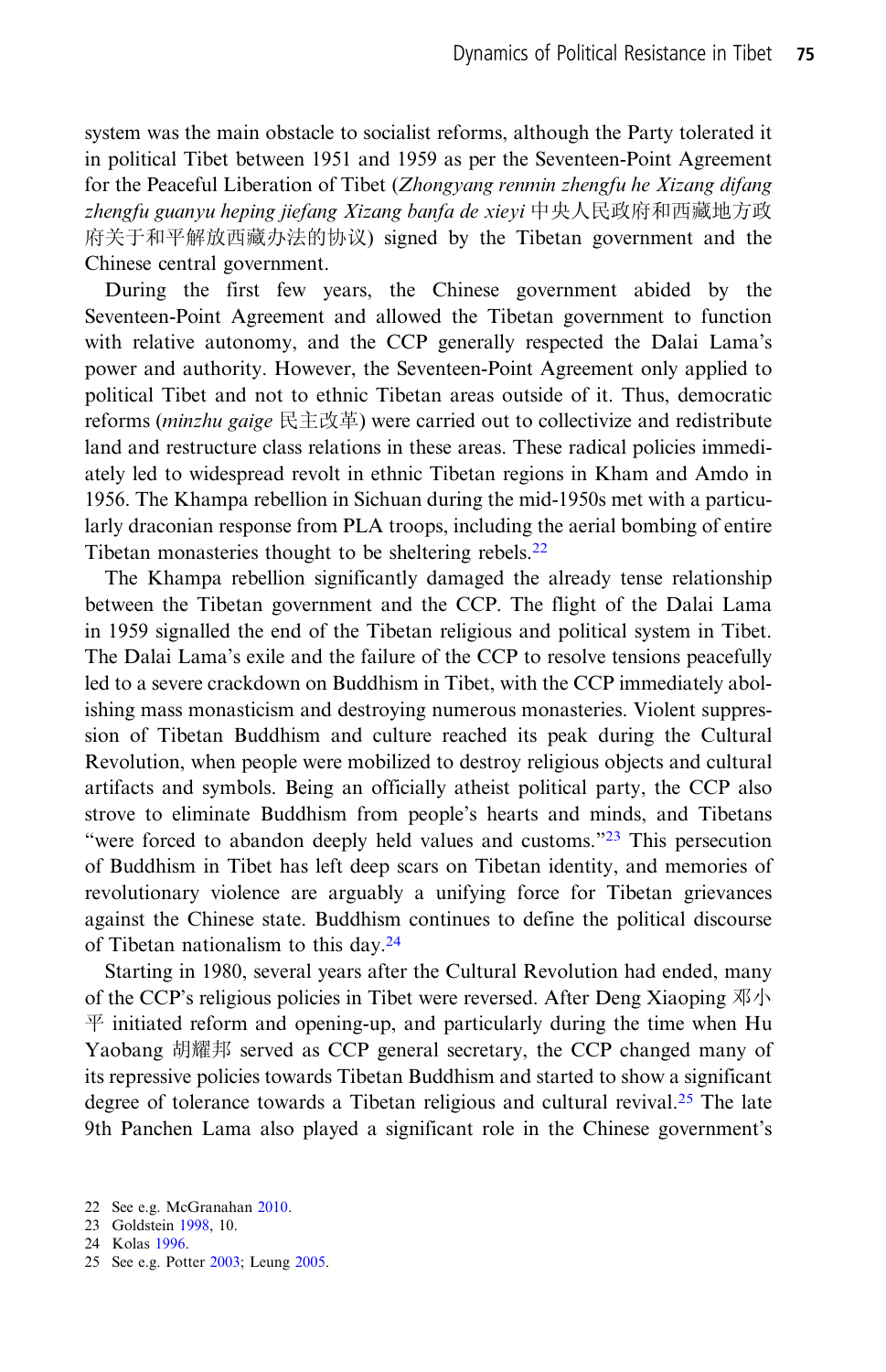moderation in its policies towards Tibet.<sup>26</sup> In fact, ethnic Tibetan areas witnessed an upsurge in religious activities: monasteries were refurbished or rebuilt and allowed to reopen, and Tibetans began to send their sons once more to the monasteries. Matthew Kapstein estimated that, in the 1990s, there were more than 100,000 Tibetan monks in ethnic Tibetan areas, largely as a result of liberalized religious policies.<sup>27</sup>

However, owing to waves of Tibetan protests, such moderate policies came to an end in the TAR in the late 1980s.<sup>28</sup> The repression that followed these protests culminated in the 1989 imposition of martial law in Lhasa by Hu Jintao 胡锦涛, then CCP secretary of the TAR. However, the relatively moderate policies were not rolled back in ethnic Tibetan areas outside of the TAR. Instead, those areas continued to enjoy more leeway in religious revival as the TAR itself became subject to more scrutiny and control.29 Therefore, a disproportionately large number of Tibetan monasteries outside the TAR were allowed to function with relative independence, and many large monasteries in Sichuan, Gansu and Qinghai played host to thousands of monks.<sup>30</sup>

However, the more moderate religious policies outside the TAR also began to experience a gradual reversal in the 1990s as the CCP became increasingly uneasy with the proliferation of Buddhist monasteries and the growing number of monks in those areas. While in many respects certain cultural religious spaces continued to be tolerated, overall the Chinese state started to impose tighter monitoring and control of religious expression in all Tibetan areas. In 1994, the Third National Forum on Work in Tibet (Disanci Xizang gongzuo zuotanhui 第三次西藏工作 座谈会) was held in Beijing and marked the resumption of severe restrictions on Tibetan religious activities.<sup>31</sup> Measures were taken to control Buddhist curricula, limits were placed on the number of monks and nuns, and registration of Tibetan Buddhist sites became compulsory.<sup>32</sup> In particular, the government started a new propaganda campaign denouncing the Dalai Lama. A ban on the possession and display of the Dalai Lama's picture was introduced, first in the TAR and subsequently in other ethnic Tibetan areas.<sup>33</sup> Education teams went to Tibetan monasteries and required monks and nuns to denounce publicly the religious authority of the Dalai Lama.<sup>34</sup> The ban on worship of the Dalai Lama and the persistent personal attacks on his name and standing by the Chinese state provoked the ire of Tibetan monasteries and Tibetan lay people

- 31 Barnett and Spiegel 1996.
- 32 International Campaign for Tibet 2004, 8.
- 33 Personal communication with Robert Barnett.
- 34 Potter 2003, 328.

<sup>26</sup> Goldstein 1994.

<sup>27</sup> Kapstein 2004, 230.

<sup>28</sup> For a good account of political protests in the late 1980s, see Schwartz 1995.

<sup>29</sup> Kapstein 2004, 249.

<sup>30</sup> For an excellent account of the cultural revival in ethnic Tibetan areas outside of the TAR, see Kolas and Thowsen 2005.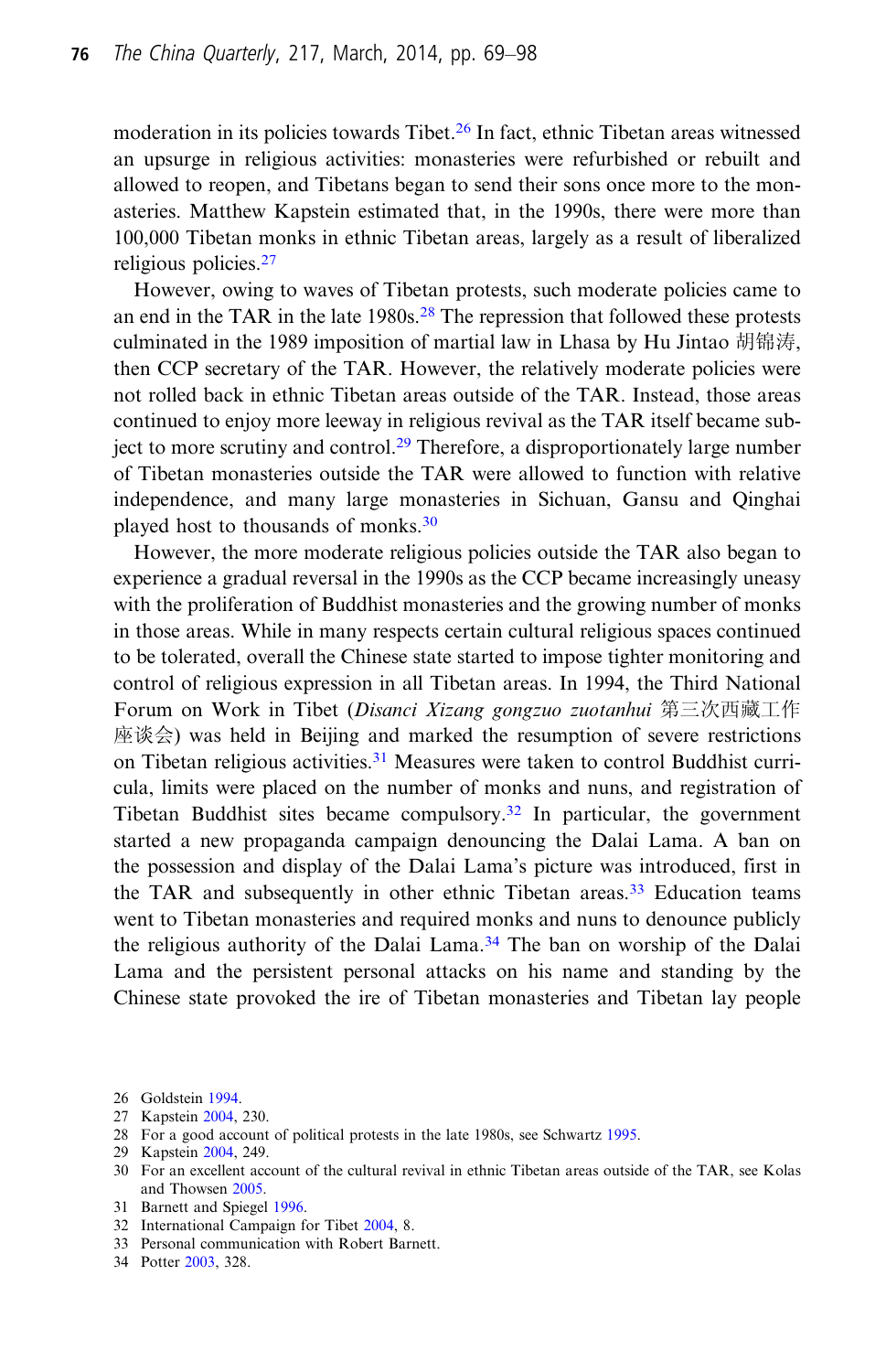who consider the Dalai Lama as the fully enlightened Buddha and the apex of the Tibetan religious and political order.

The CCP's reversal of its moderate religious policies towards Tibet has had severe consequences, as reflected by the Tibetans' reaction towards the Chinese state. The liberal policies of the 1980s gave rise to the proliferation of Tibetan monasteries and monks, especially in areas outside of the TAR, which continued well into the early 1990s. Tibetan Buddhism and its monasteries have regained much of their previous social and religious influence, and have also become the social nuclei of political dissent and Tibetan nationalism. However, Tibetans found the tightening of control as a way to take back their newly enjoyed "religious freedom" too much to swallow. Furthermore, the mandatory registration of monasteries also exposed those monasteries – and the monks residing there – to constant monitoring and repression from the Chinese state. Thus, we argue that there is a strong correlation between monasteries and Tibetan political resistance.

State repression of Tibetan Buddhism is not necessarily distributed evenly across the various religious sects. Within Tibetan Buddhism, the Dalai Lama's Gelug sect is the largest and has historically enjoyed significant political domination over other sects, such as Kagyu, Nyingma, and Sakya, as well as the non-Buddhist Bon sect. For example, the three major Gelug monasteries around Lhasa – Drepung, Sera and Ganden – used to exert considerable influence on the Tibetan government's political decision-making up until the 1950s. Thus, the Gelug sect was the one that arguably lost most of its political influence and perhaps suffered the most at the hands of the CCP after the annexation of Tibet in 1951. For this reason, we posit that monasteries that belong to the Gelug sect tend to be more politically active and more resistant to Chinese rule.<sup>35</sup>

#### Dynamics of ethnic demography

Fears and grievances about Han Chinese migration and settlement in ethnic Tibetan areas are also manifest in Tibetan resistance to the Chinese state. In 1987, during an address to the US congress, the Dalai Lama put forward a fivepoint proposal in which he demanded that China should abandon its population transfer policy.36 In 2008, the Dalai Lama once again claimed that Beijing was planning the mass settlement of Han Chinese and Hui  $\Box$  Muslims<sup>37</sup> in Tibet to dilute Tibetan culture and identity.38 This fear of demographic takeover is

37 Another dimension of political conflict on the Tibetan plateau is the tension between Tibetans and Hui Muslims. For a good account of the dynamics of conflict between these two groups, see Fischer 2005.

38 Borger, Julian. 2008. "Tibet could be 'swamped' by mass Chinese settlement after Olympics, says Dalai Lama," The Guardian, May 24.

<sup>35</sup> To suggest that the Gelug sect is the most rebellious is only a hypothesis that awaits empirical testing. One certainly needs to note the case of the demolition of the popular Serthar Institute in 2001 that led to the instigation of Nyigma and Kagyu sects in Sichuan. Also, there is tension among the Gelug sect in Sichuan owing to the strong presence of Dorje Shugden followers, a movement banned by the Dalai Lama. Hence its followers, despite being part of the Gelug sect, have tended to collaborate with the Chinese government more. We would like to thank the anonymous reviewer for raising these two points.

<sup>36</sup> Shakya 1999, 415.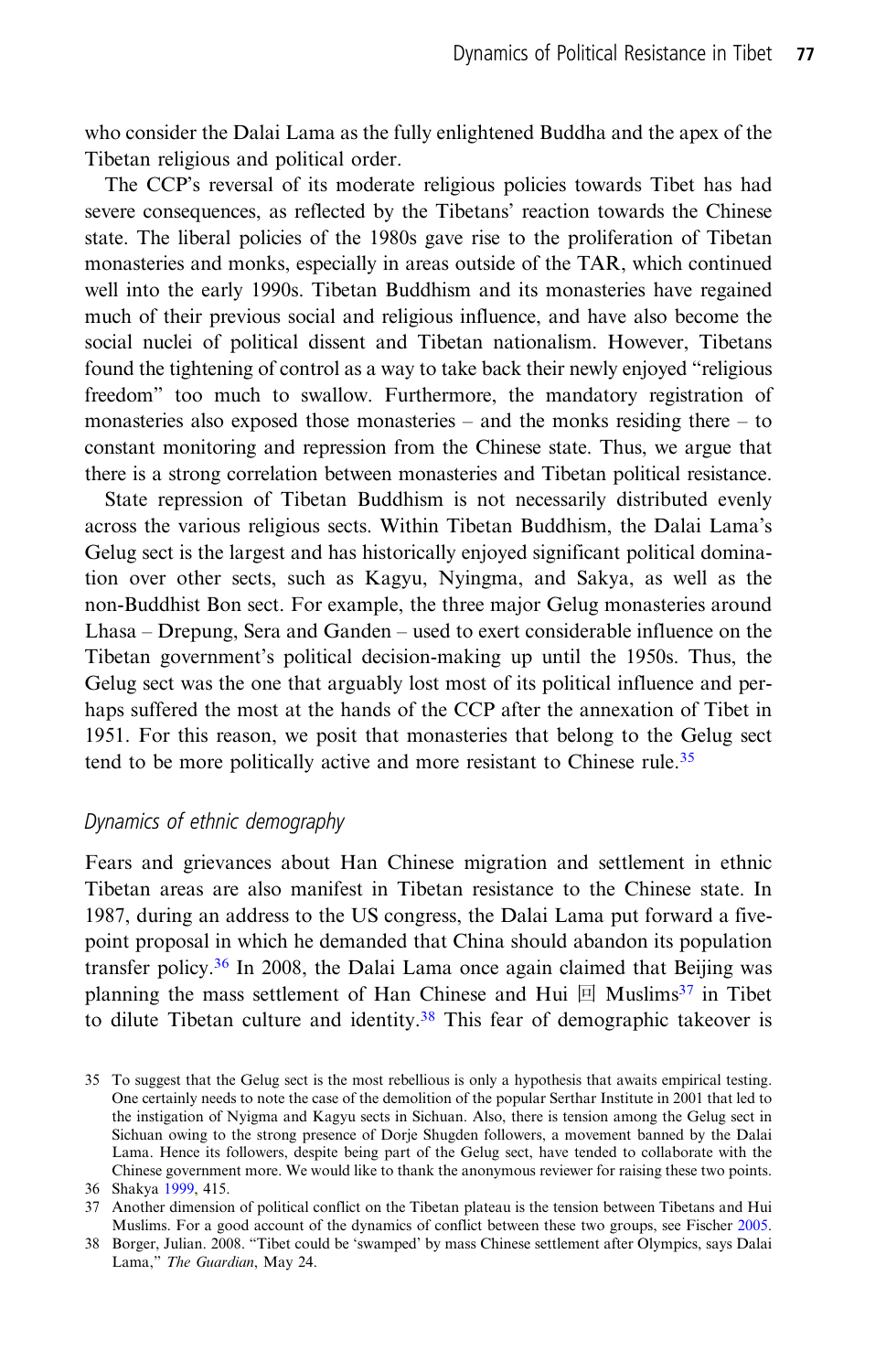not groundless. Historically, Chinese dynasties used the settlement of Han Chinese populations in peripheral regions to consolidate their control.<sup>39</sup> During the late Qing dynasty, in the face of the growing threat from an expanding Russian empire, the Manchu court encouraged the settlement of Han Chinese in Inner Mongolia and Manchuria to reinforce its control over these areas. Prior to the Chinese annexation, the Han Chinese population in Tibet was almost nonexistent, particularly in political Tibet. However, since the 1950s, large numbers of Han Chinese have settled in ethnic Tibetan areas in Sichuan and Qinghai.40 Although many of these early Han Chinese settlements were balanced by large exoduses following the Great Leap Forward and the Cultural Revolution,<sup>41</sup> it is undeniable that there is significant Han Chinese settlement in ethnic Tibetan areas outside of the TAR. Within the TAR itself, since the 1990s, waves of Han Chinese migrants have come to take advantage of the availability of trading licences there.42 As a result, the number of Han Chinese and Hui Muslim migrants has grown significantly and their presence is increasingly visible, especially in urban areas. Although Tibet's high altitude and less hospitable climate might prevent the mass settlement of Han Chinese to the same extent experienced in Inner Mongolia and Manchuria, it is the perception of being swamped by an urban-centric Han population that matters.<sup>43</sup> Unsurprisingly, much of the unrest in ethnic Tibetan areas over the past decade has increasingly focused on Han Chinese and Hui Muslim businesses in urban areas.

#### Data Description

To systematically study the patterns of protest in ethnic Tibetan areas, we obtained our data from several sources. Unlike previous accounts of protests that were mainly anecdotal with limited resources for verification, both the central Chinese government and the foreign press filed detailed reports of the incidents that occurred throughout 2008. The protest data were mainly gathered from TibetInfoNet,<sup>44</sup> with details supplemented by a 2008 report from the International Campaign for Tibet (ICT).<sup>45</sup> The data were then cross-checked with information gathered by the Department of Information and International Relations at the Central Tibet Administration in India.<sup>46</sup> In the few cases where the reports of a single incident differed, the observations were

<sup>39</sup> Pan 1992.

<sup>40</sup> Hall 2001, 176.

<sup>41</sup> Goodman 2004.

<sup>42</sup> Barnett and Spiegel 1996.

<sup>43</sup> Fischer 2008, 633.

<sup>44</sup> Accessible online at [http://www.tibetinfonet.net/.](http://www.tibetinfonet.net/)

<sup>45</sup> In 2008, the Chinese authorities put in place a new policy of having the official media respond to any report in the foreign press of a Tibetan incident in an effort to gain control of representations. The media usually confirmed the outline of any report, but characterized it differently. For a full list of sources from which the reports of incidents are obtained, see tibetinfonet.net. The sources come from Tibetan, Chinese and international media.

<sup>46</sup> Department of Information and International Relations, CTA 2008.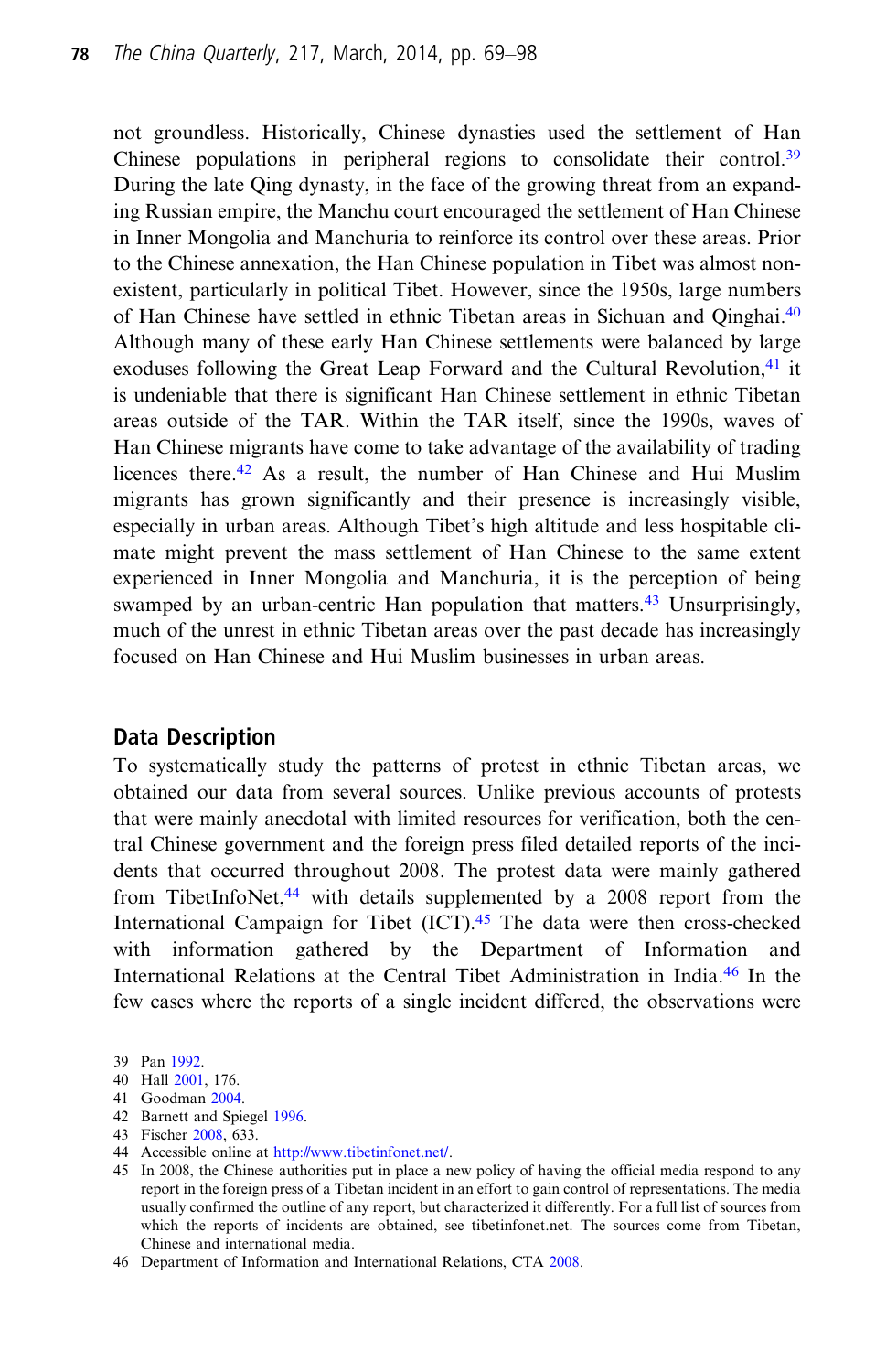dropped.47 Since most accounts recorded in these sources gave only county-level location information, observations were aggregated to the county level. For each county, this article uses data on whether a protest occurred or not, as well as how many incidents occurred. However, we place more significance on the former because the current classification of what constitutes a single incident – as opposed to several – is subjective and often made unclear. For example, in counting the number of incidents, a single demonstration of flag-burning by a student is given the same weight as an incident involving hundreds of protestors and leading to numerous casualties.<sup>48</sup> It is therefore difficult to assess variations in the level of protest intensity based on the number of protests; what we observe more objectively instead is whether protests occurred in a region, controlling for population density and total population.

Records of the total number of Tibetan monasteries officially recognized by the Chinese government come from the Atlas of Religions in China. The information is collected by the National Bureau of Statistics of China and distributed by the University of Michigan China Data Center. This GIS-based data product has integrated those official religious data from the 2004 China Economic Census and the ZIP maps of mainland China. The atlas provides locations of all the registered religious sites in China as of 2004, and the census provides an index of geographic and demographic variables for each county. We only consider Buddhist religious sites in ethnic Tibetan areas, including the TAR and Tibetan autonomous prefectures in neighbouring provinces. Buddhist sites include temples of various sizes, as well as sites described as committees, associations and management groups related to Buddhism in general. The actual number of all religious sites is most likely underrepresented, as the data provided by the Atlas only report those that are officially registered. Given this reporting issue, the number of these sites is not a good indicator of the actual distribution of Buddhist religious sites across Tibetan areas. We argue instead that the numbers actually reflect the extent to which Tibetan Buddhism is exposed to monitoring and repression by the Chinese state. For the following analysis, we interpret the site variable as a measure of the Chinese state's repression of Tibetan Buddhism across counties.

In addition, we control for the historical spread of religion in Tibetan areas. Here, we introduce another religion variable that pertains to the identification of Tibetan religious sects dominating each county in history. A map obtained from the Tibet-Institut in Switzerland specifies the distribution of different religious sects in counties in Tibet between 1280 and 1965.<sup>49</sup> On the map, different coloured markers indicate the degree of presence of Tibetan religious sects in

<sup>47</sup> Out of a total of 160 counties in the TAR and surrounding counties, 19 counties had conflicting incident reports. Including these observations in the analysis does not substantially alter the main findings.

<sup>48</sup> Looking at the number of casualties or detainees is also misleading, since many protests are reported to have had zero casualties, and some recorded incidents have missing or conflicting information on the number of detainees.

<sup>49</sup> Tibet-Institut Rikon-Zürich 1987.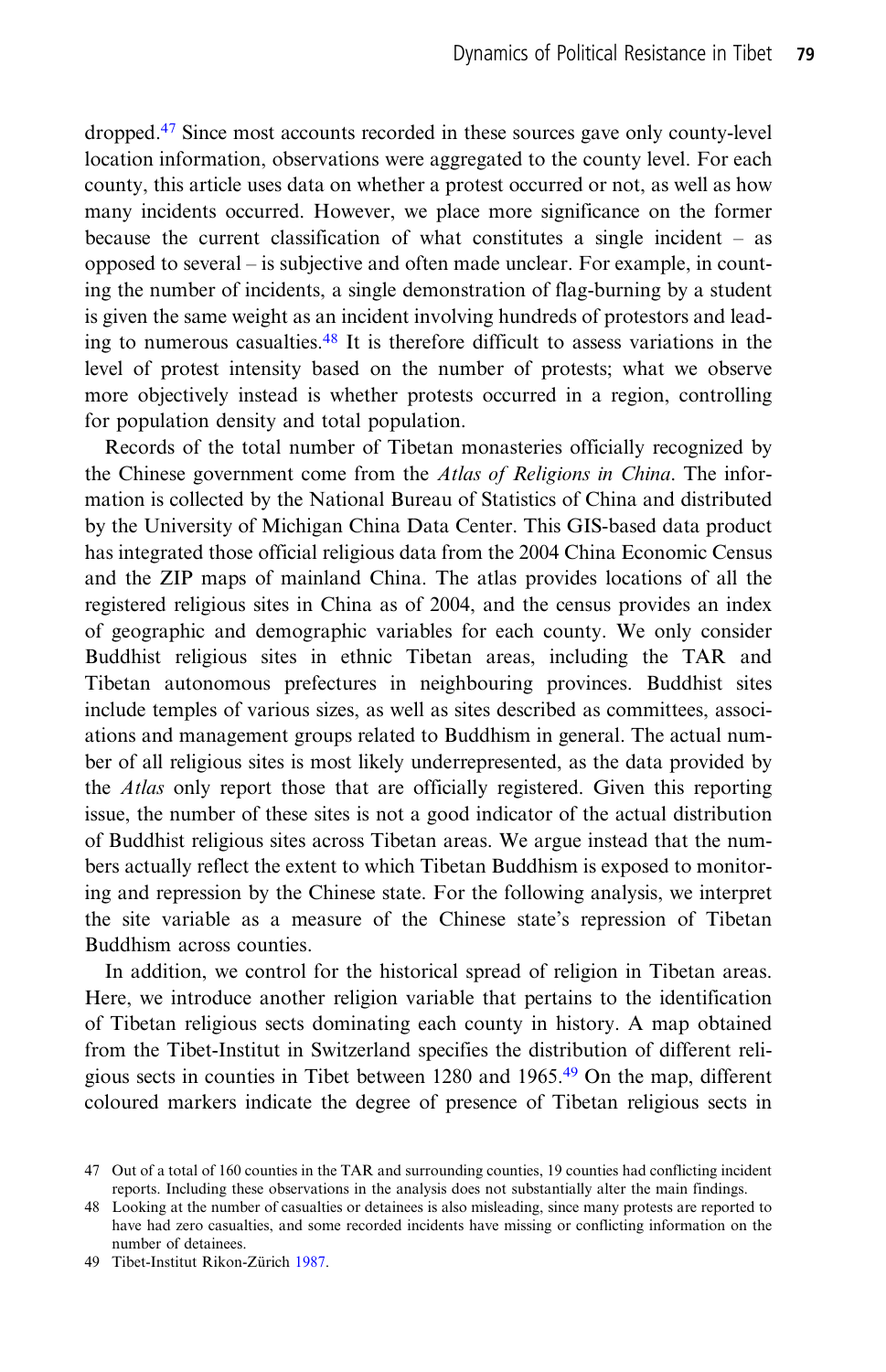different counties. For each of the four sects of Tibetan Buddhism – Gelug, Kagyu, Nyingma and Sakya – as well as the pre-Buddhist Bon religion, the number of markers is related to how each sect is recorded. We interpret this number as a sect's historical presence in each county.

For additional control variables, we use the National Bureau of Statistics of China's Historical China County Population Census Data, with GIS maps for 2000 (the year for which the most recent census data at the county level are available) to obtain a list of socio-demographic variables. These include urban population, illiteracy levels, college education attainment, population density as measured by population per square kilometre, and total county population. In order to control whether ethnic group distribution can potentially explain protest outcomes, the empirical study includes the portion of population identified as Han Chinese.<sup>50</sup> It also includes a measure of ethnic polarization among different groups based on their relative population in each county as an additional control for group heterogeneity.<sup>51</sup> Finally, geopolitical variables include each county's proximity to the provincial capital (road distance to the capital and the time it takes to get there). The distance and time variables are obtained from Google Maps searches and represent the different levels of geopolitical salience of each county. The distance and time variables reflect each county's location, terrain conditions, as well as size. One would expect that the Chinese state would hold more influence over the counties closest to the provincial capital.

One potential concern that relates to the wide spread of protests in 2008 relative to previous years is that the development of mobile phone technology and the internet have made the coordination of protestors much easier.<sup>52</sup> In order to assess how much impact the availability of mobile phones and the internet had on protests, one would ideally look at the location of mobile phone towers and internet coverage in Tibet and the surrounding areas prior to the protests. However, there are reports indicating province-wide shutdowns of both mobile phone and radio reception after 2008, and because such issues are highly political, it was not feasible to obtain coverage data. What we do include in a separate set of regressions is the number of mobile phone and landline users in 2007, prior to the protests, as additional controls. The data are obtained from the University of Michigan China Data Center's China Province Statistical Yearbook. Unfortunately, the county-level data are available only for Qinghai and Sichuan provinces for the year 2007. For the TAR, Gansu and Yunnan

52 Barnett 2009, 7.

<sup>50</sup> We do not include data for both Tibetan and Han populations in our empirical analysis because the two are highly correlated for the areas under consideration. The correlation between the Tibetan and Han population is −0.87.

<sup>51</sup> We use the polarization index calculation from Montalvo and Reynal-Querol 2005. The polarization index ranges from 0 to 1, where high values indicate that a country's ethnic composition approaches the case of two ethnic groups that are at parity, i.e. make up 0.5 of the total population each. This index is also highly correlated with the ethno-linguistic fractionalization index (ELF) from Fearon 2003. In our study, the correlation coefficient between the two indices is 0.97.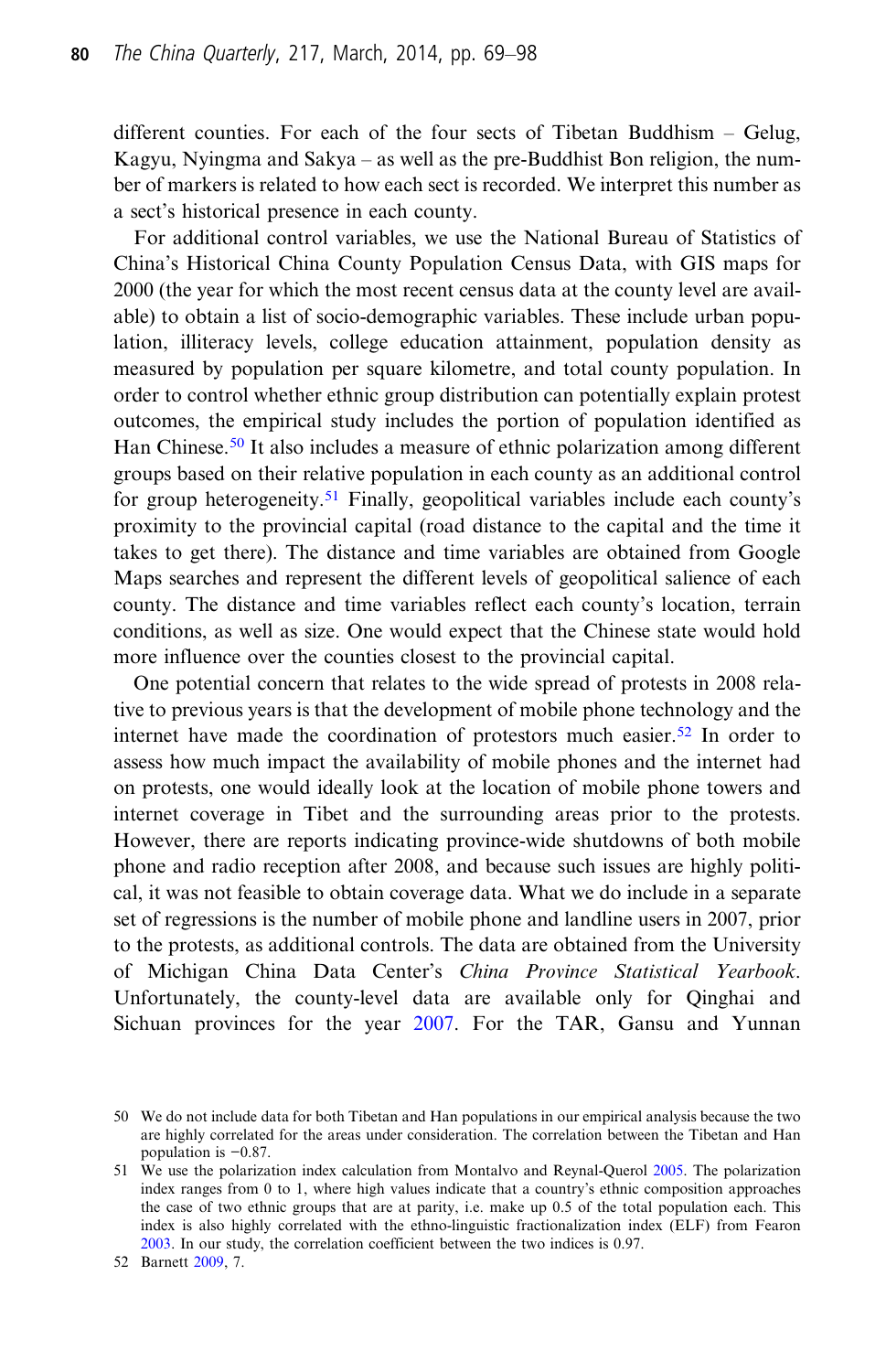provinces, county-level statistics are not available and therefore are excluded from the analysis.

#### Empirical Analysis

Summary statistics (see Table 1) show that 141 counties are included in the data, with the highest number of counties included coming from the TAR. Nearly one-third of all counties included in the analysis experienced a protest in 2008, mostly with a single reported incident. Surprisingly, only about 30 per cent of all incidents reported the direct involvement of monks, and an even lower percentage (5 per cent) was reported as involving nuns. The highest number of incidents was reported in the TAR and Sichuan province, with 14 counties each, and was closely followed by Qinghai province, which saw 13 counties experiencing protests. On the other hand, six out of seven counties in the Gannan 甘南 Tibetan Autonomous Prefecture, Gansu province, had protests, in contrast to those in Yunnan, which experienced none. The wide spread of protests is evident in the statistics, which also suggest that there are significant intra-province variations in terms of incident occurrence. Map 1 describes occurrences of incidents and the actual number of incidents recorded.

The mean number of Buddhist sites per county is 17, with the number of sites ranging from zero to 68. Counties with more than 50 registered Buddhist sites are in Qinghai and Sichuan provinces and the TAR. Map 2 shows that, in general, there are more officially registered Buddhist sites in ethnic Tibetan areas outside of the TAR than inside. We also notice variations in the distribution of the Tibetan Buddhist sects. From the Tibetan religious sect map data, the Gelug sect is commonly found across all counties; the average county has at least one Gelug temple. The TAR has the highest concentration of temples of all the sects overall, suggesting that central Tibet has historically been the area with the greatest proliferation of religion.

When looking at other control variables, we find that there are many intraprovince variations, especially in indicators such as urbanization rate, illiteracy rate and percentages of the population with a college education. On average, 17 per cent of a county's population lives in urban areas, while 34 per cent is illiterate and less than 1 per cent has a college education. In the absence of grouplevel local economic performance measures, these variables indirectly measure the extent to which certain counties are exposed to "modernizing forces."<sup>53</sup>

Summary statistics also show that the mean total population for a given county is 64,000. On average the population density is 95 persons per square kilometre, with large variations across counties. Within each county's population, the

<sup>53</sup> As mentioned previously, there is no group-level census information on economic performance at the county-level in China. However, there are issues with using only county-level economic indicators in that our analysis needs to focus on group-level economic disparity between the two groups. We discuss this in more detail below.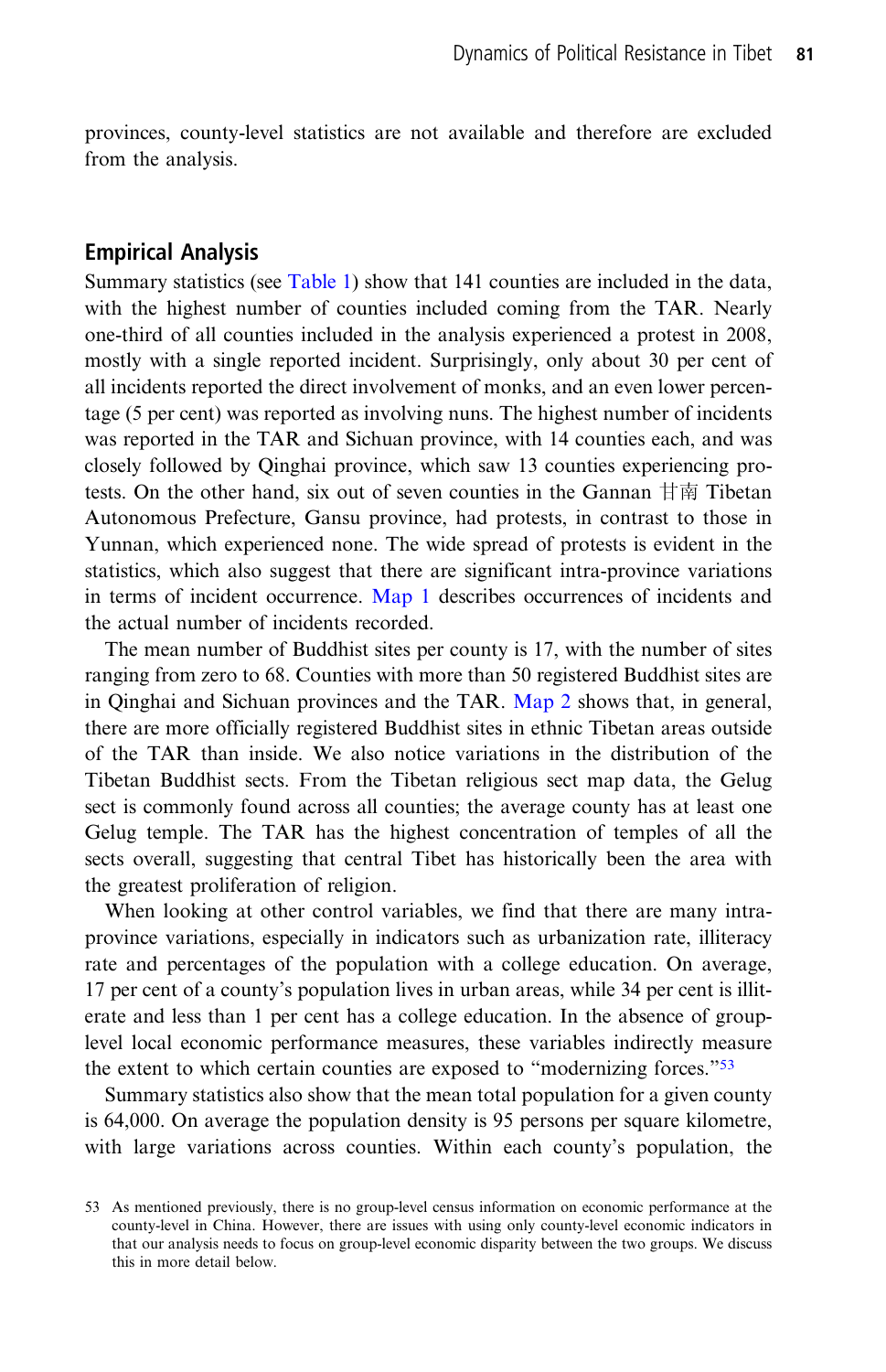#### Table 1: Summary of Statistics

| Geographic variables                                | Obs | Mean   | Std. Dev |
|-----------------------------------------------------|-----|--------|----------|
| Distance to provincial capital $(1,000 \text{ km})$ | 141 | 0.492  | 0.361    |
| Travel time to provincial capital (hours)           | 141 | 0.669  | 0.491    |
| <b>Control variables</b>                            | Obs | Mean   | Std. Dev |
| Population density (persons/ $km^2$ )               | 141 | 94.547 | 569.311  |
| Total county population in millions                 | 141 | 0.064  | 0.073    |
| Fraction of pop. in urban area                      | 141 | 0.169  | 0.208    |
| Fraction of pop. illiterate                         | 141 | 0.340  | 0.154    |
| Fraction of pop. with college education             | 141 | 0.004  | 0.008    |
| Han pop. as fraction of total pop.                  | 141 | 0.167  | 0.243    |
| Polarization                                        | 141 | 0.351  | 0.310    |
| <b>Religion variables</b>                           | Obs | Mean   | Std. Dev |
| Total number of registered sites*                   | 141 | 16.745 | 15.884   |
| Historical religious variables**                    |     |        |          |
| Bon sites (per $1,000$ )                            | 141 | 0.009  | 0.022    |
| Gelug sites (per $1,000$ )                          | 141 | 0.034  | 0.070    |
| Kagyu sites (per $1,000$ )                          | 141 | 0.019  | 0.093    |
| Nyingma sites (per $1,000$ )                        | 141 | 0.014  | 0.047    |
| Sakya sites (per 1,000)                             | 141 | 0.009  | 0.029    |
| Landline users (per $1,000,000$ )                   | 74  | 0.016  | 0.029    |
| Mobile phone users (per $1,000,000$ )               | 72  | 0.031  | 0.051    |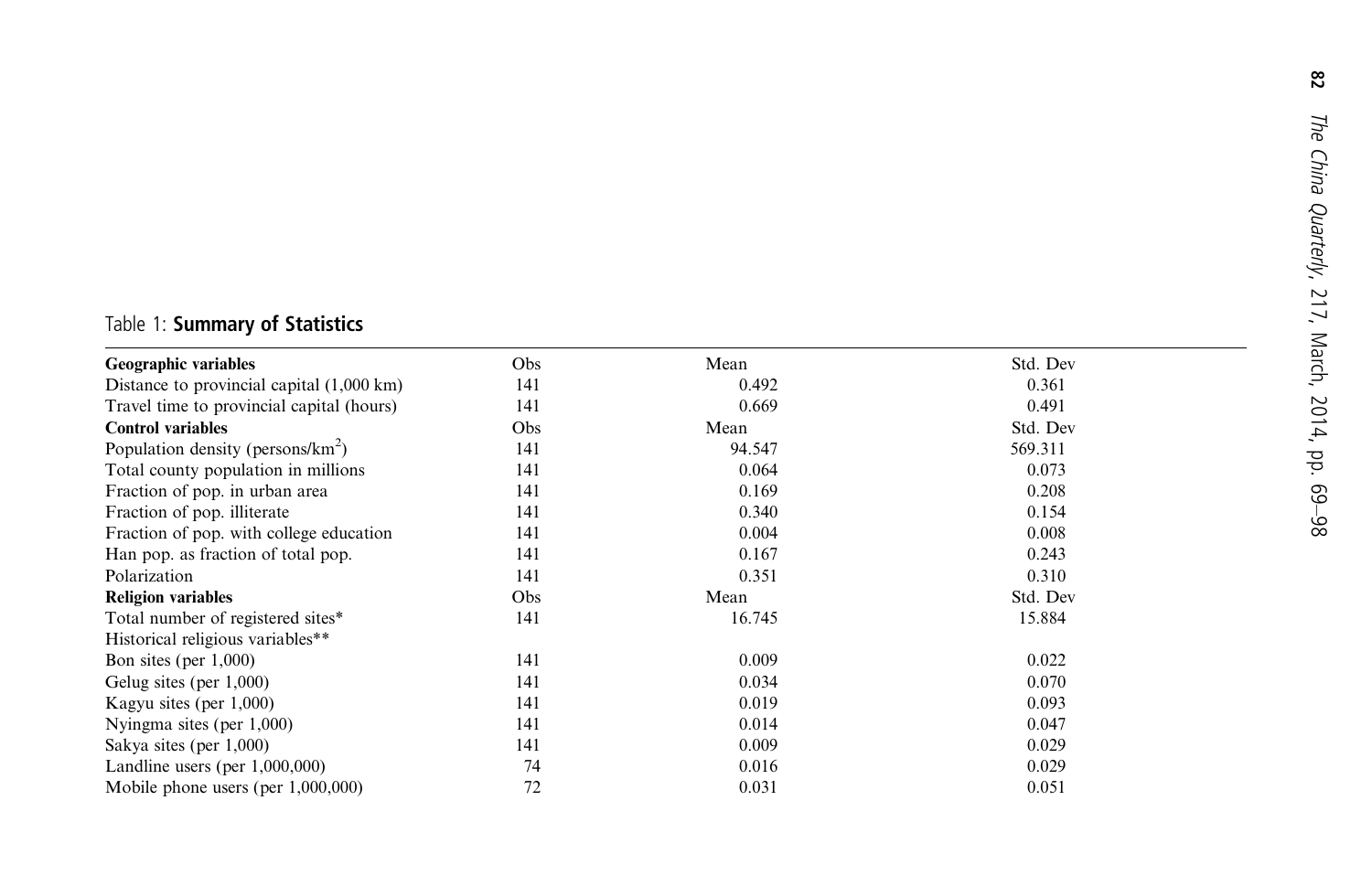| Incident variable                        | Obs                   | Mean                          | Std. Dev                         |
|------------------------------------------|-----------------------|-------------------------------|----------------------------------|
| Protest recorded                         | 141                   | 0.333                         | 0.473                            |
| No. of incidents                         | 141                   | 0.759                         | 2.204                            |
| $=1$ if casualty reported                | 141                   | 0.128                         | 0.335                            |
| $=1$ if detention reported               | 141                   | 0.227                         | 0.420                            |
| $=1$ if fatality reported                | 141                   | 0.064                         | 0.245                            |
| $=1$ if layperson involved               | 141                   | 0.213                         | 0.411                            |
| $=1$ if monks involved                   | 141                   | 0.277                         | 0.449                            |
| $=1$ if nuns involved                    | 141                   | 0.050                         | 0.218                            |
| $=1$ if students involved                | 141                   | 0.050                         | 0.218                            |
| $=1$ if violence by security reported    | 141                   | 0.121                         | 0.327                            |
| $=$ 1 if violence by protestors reported | 141                   | 0.050                         | 0.218                            |
| Number of incidents, by province         | Total no. of counties | No. of counties with protests | No. of counties with no protests |
| Gansu                                    |                       | 6                             |                                  |
| Qinghai                                  | 39                    | 13                            | 16                               |
| Sichuan                                  | 26                    | 14                            | 12                               |
| Tibet                                    | 66                    | 14                            | 52                               |
| Yunnan                                   |                       |                               | 3                                |
| Total                                    | 141                   | 47                            | 94                               |

Source:

\* China Data Center 2011; \*\* Tibet-Institut Rikon-Zürich 1987.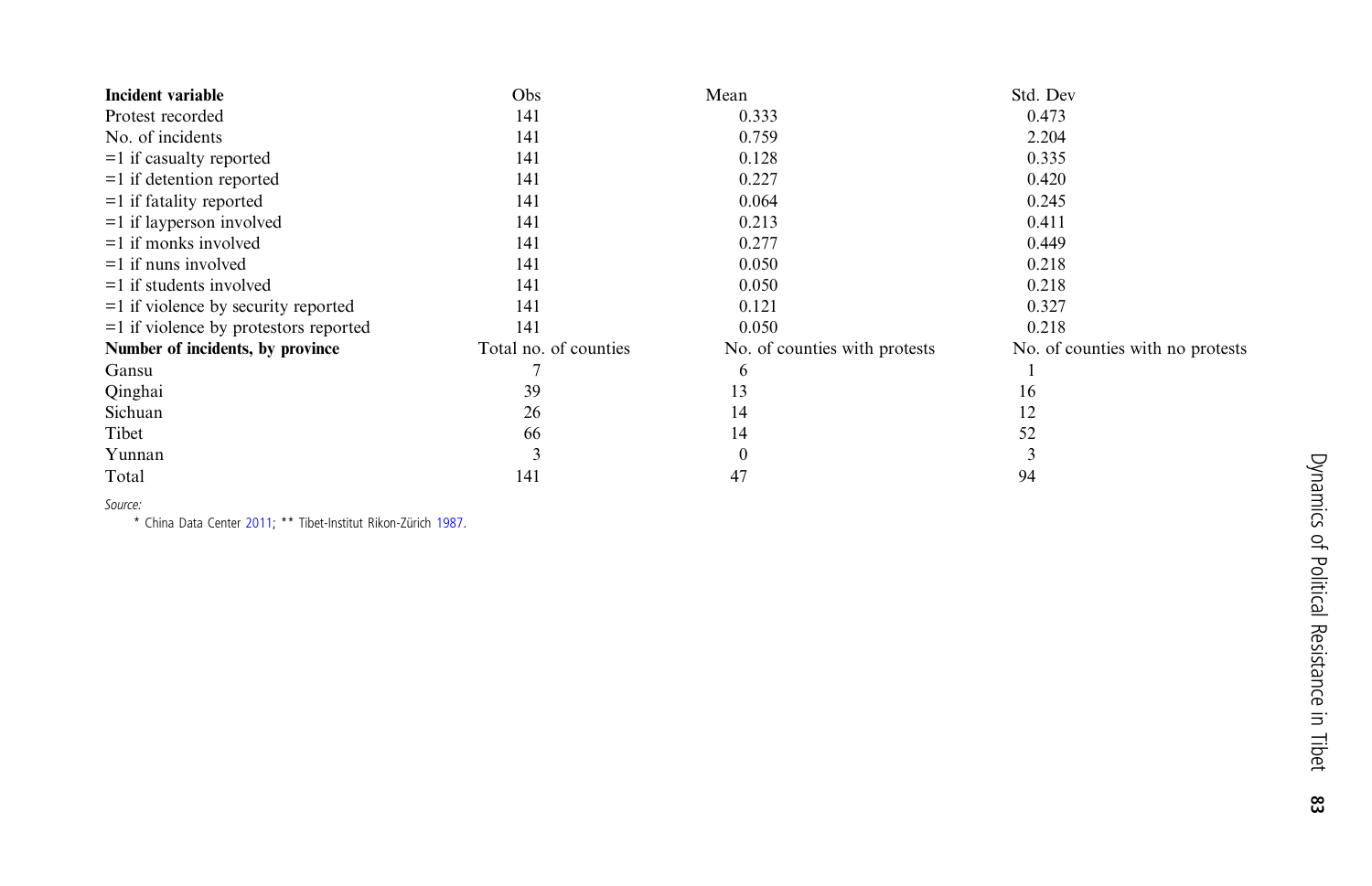

Map 2: Religious Sites in Tibet

average Han population as a fraction of the total is 0.17. Map 3, which shows the Han population measure in ethnic Tibetan areas for the year 2000, shows that the concentration of Han relative to the total county population is the highest in the Tibetan counties that border non-Tibetan counties in Qinghai, Gansu, Sichuan and Yunnan.

Table 2 presents results with the incidental dependent variable (equal to 1 if an incident was reported, 0 otherwise). Columns 1 to 4 present marginal effects under probit estimation, and columns 5 to 8 replicate the specifications, but with the province fixed effect OLS estimation to control for any province-specific characteristics. The total number of Tibetan Buddhist sites has a highly significant and positive coefficient value, which remains robust in magnitude and significance throughout different specifications. This result holds especially after controlling for both total population and population density.

The relationship between the number of registered Buddhist sites and Tibetan protest patterns can potentially be interpreted in several ways. As discussed above, the total number of temples can be construed as the extent to which certain counties have been exposed to the Chinese state's religious repression. The presence of more Tibetan Buddhist sites in a certain county means there are denser religious networks that can potentially facilitate the organization of resistance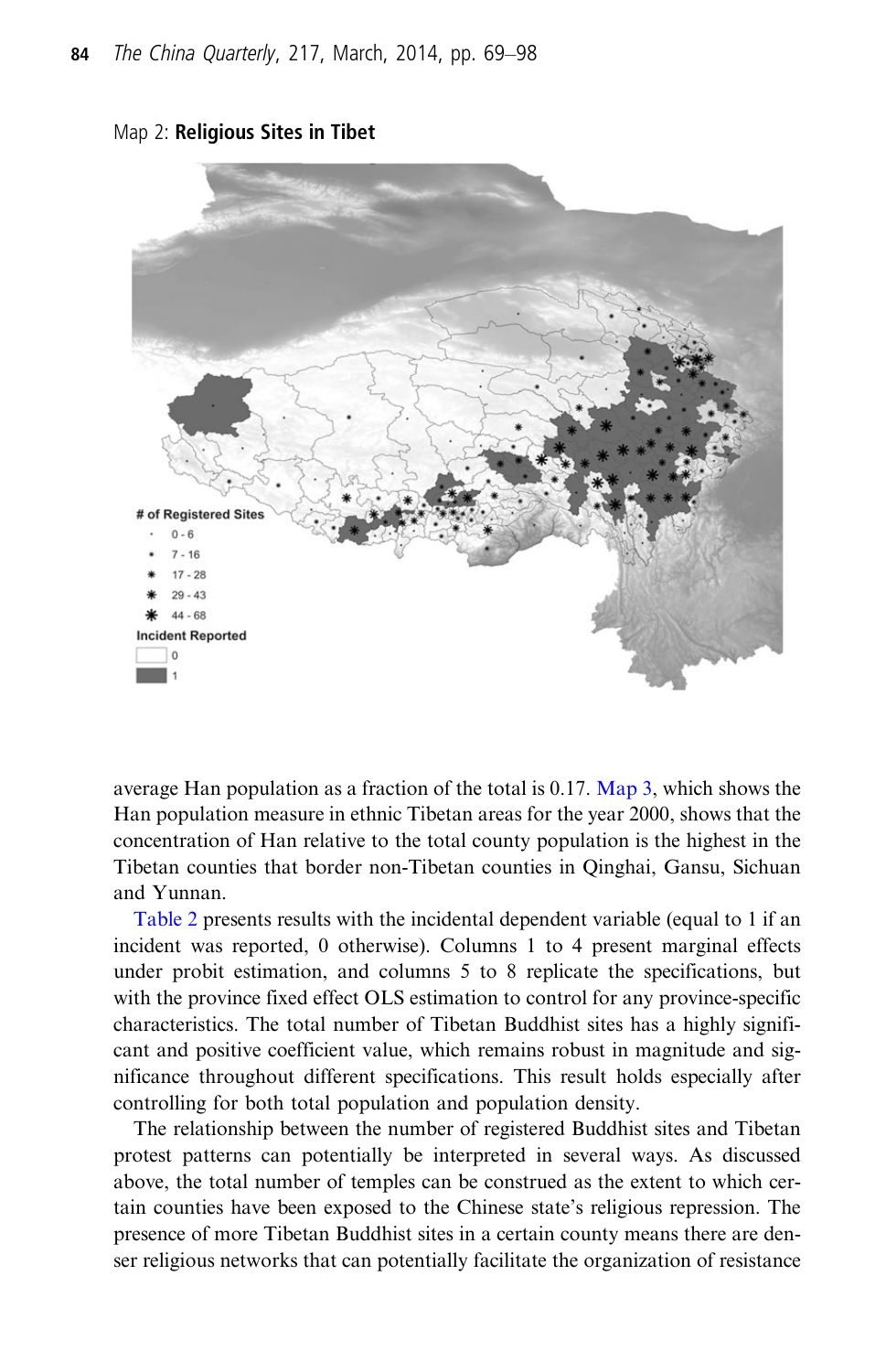

#### Map 3: Han Population in Tibet, 2000

against the Chinese state. On the flip side, more Buddhist sites can also mean a higher intensity of repression and political interference by the Chinese state. As we have discussed above, since the mid-1990s, the Chinese state has stepped up its attacks on the Dalai Lama and introduced tighter control of religious activities in ethnic Tibetan areas outside the TAR. Therefore, our results might mean that while the Chinese government's relative religious tolerance in the past is correlated with the number of monasteries, the later reversal of these moderate policies and the repression that followed have inevitably drawn more discontent from ethnic Tibetans. A higher number of registered sites might have meant more religious freedom in the past, but now it means more places for the Chinese government to monitor. Consequently, it is the counties with the highest number of registered sites that experience more protests.

If one were to take a causal view of the relationship between religious sites and subsequent protests, column 3 in Table 2, for example, measures the average effect of the number variable on the probability that a county experienced at least one protest. Each registered religious site per 1,000 people in a county increases the probability of a protest occurring by 38 per cent. The coefficient value remains very significant under the OLS estimation with province dummies, and robust to various specifications.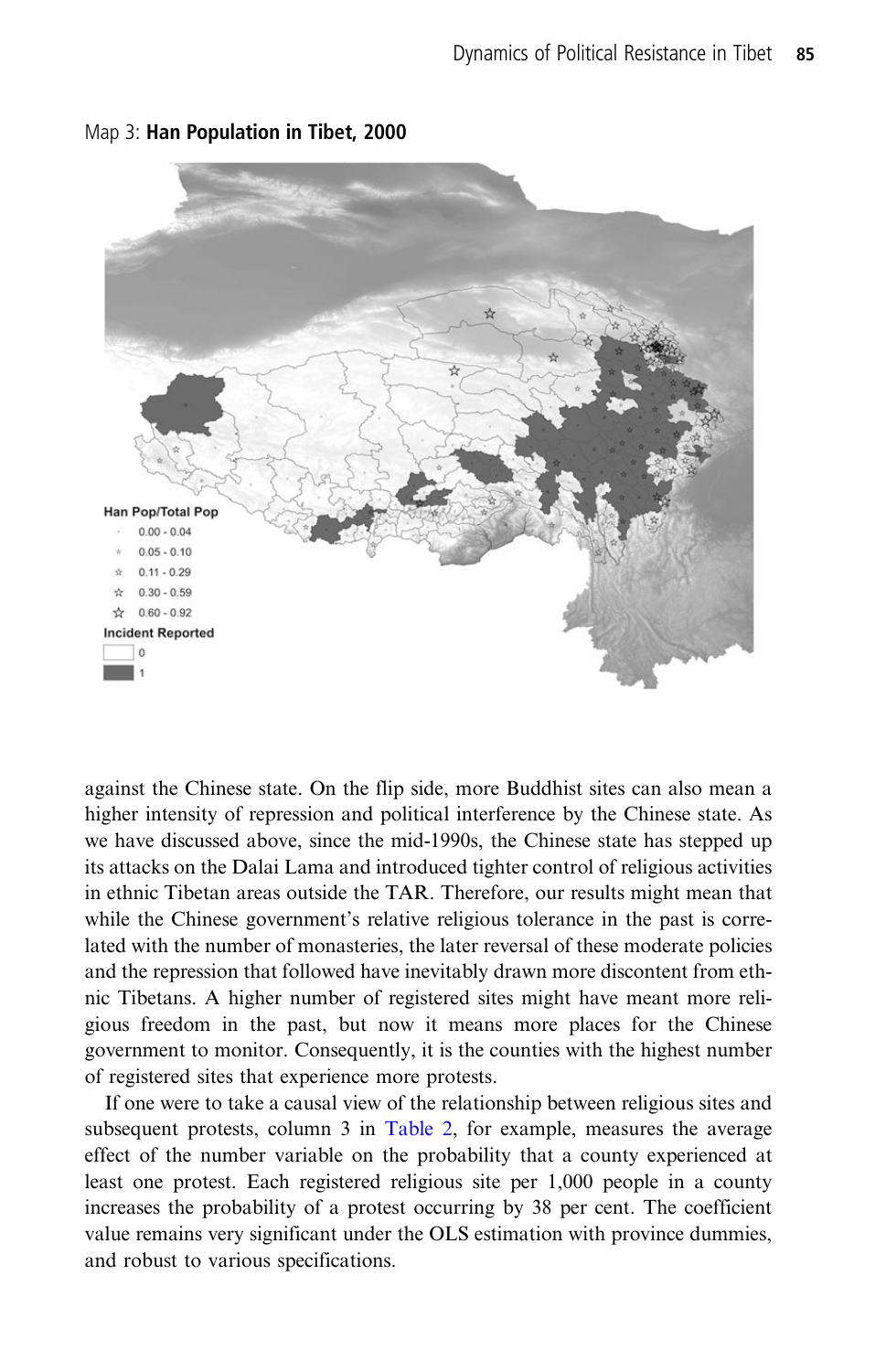#### Table 2: Religious Sites and Protest Incidents

|                                                     | (1)<br>Probit | (2)<br>Probit | (3)<br><b>Probit</b> | (4)<br>Probit | (5)        | (6)        | (7)        | (8)        |
|-----------------------------------------------------|---------------|---------------|----------------------|---------------|------------|------------|------------|------------|
| <b>Variables</b>                                    | dF/dX         | dF/dX         | dF/dX                | dF/dX         | <b>OLS</b> | <b>OLS</b> | <b>OLS</b> | <b>OLS</b> |
| Religious sites (per $1,000$ )                      | $0.486***$    | $0.527***$    | $0.382**$            | 0.212         | $0.485***$ | $0.477***$ | $0.351***$ | $0.254*$   |
|                                                     | (0.136)       | (0.153)       | (0.171)              | (0.157)       | (0.136)    | (0.136)    | (0.131)    | (0.133)    |
| Bon temples (per $1,000$ )                          | $-6.935***$   | $-6.890***$   | $-5.837**$           | $-3.214$      | $-3.764**$ | $-3.775**$ | $-2.915*$  | $-2.828*$  |
|                                                     | (2.596)       | (2.583)       | (2.718)              | (2.344)       | (1.495)    | (1.517)    | (1.625)    | (1.520)    |
| Gelug temples (per 1,000)                           | 0.710         | 0.896         | 0.833                | 0.640         | 0.938      | 0.915      | 0.791      | 0.837      |
|                                                     | (0.891)       | (0.970)       | (0.901)              | (0.632)       | (0.876)    | (0.884)    | (0.797)    | (0.750)    |
| Kagyu temples (per $1,000$ )                        | $-4.677**$    | $-4.438*$     | $-4.059*$            | $-2.016$      | $-1.702**$ | $-1.688**$ | $-1.126$   | $-1.207*$  |
|                                                     | (2.237)       | (2.267)       | (2.172)              | (1.613)       | (0.676)    | (0.693)    | (0.743)    | (0.683)    |
| Nyingma temples (per $1,000$ )                      | $-1.192$      | $-0.983$      | $-0.790$             | $-0.781$      | $-0.502$   | $-0.412$   | $-0.469$   | $-0.139$   |
|                                                     | (1.346)       | (1.396)       | (1.232)              | (0.792)       | (0.458)    | (0.502)    | (0.464)    | (0.573)    |
| Sakya temples (per 1,000)                           | 3.067         | 3.082         | 2.957                | 1.794         | 3.004      | 3.028      | 2.697      | 2.470      |
|                                                     | (2.625)       | (2.750)       | (2.398)              | (1.714)       | (2.143)    | (2.297)    | (2.424)    | (2.216)    |
| Distance to provincial capital $(1,000 \text{ km})$ |               | 0.597         | 0.234                | $-0.132$      |            | 0.268      | $-0.176$   | 0.160      |
|                                                     |               | (0.764)       | (0.688)              | (0.432)       |            | (0.772)    | (0.792)    | (0.898)    |
| Travel time to provincial capital (hours)           |               | $-0.547$      | $-0.429$             | $-0.043$      |            | $-0.224$   | $-0.073$   | $-0.266$   |
|                                                     |               | (0.571)       | (0.523)              | (0.330)       |            | (0.570)    | (0.583)    | (0.662)    |
| Population per area $(km^2)$                        |               | $-0.000$      | $-0.001$             | $-0.001***$   |            | $-0.000**$ | $-0.000*$  | $-0.000$   |
|                                                     |               | (0.000)       | (0.001)              | (0.000)       |            | (0.000)    | (0.000)    | (0.000)    |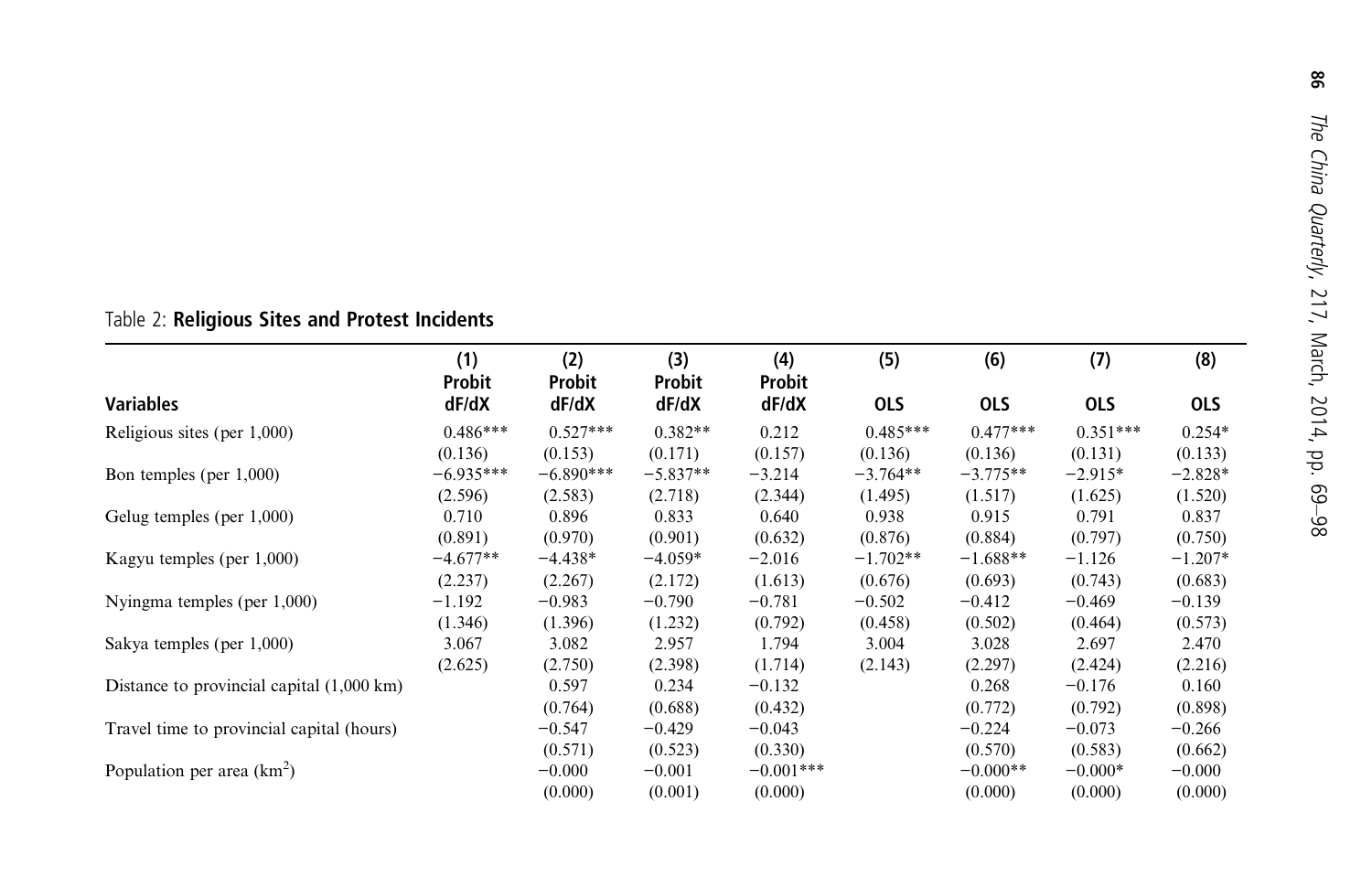| Total county pop. $(1,000,000)$    |     | 0.007   | 0.435      | $1.359**$ |       | $-0.185$ | $-0.044$   | $1.082**$   |
|------------------------------------|-----|---------|------------|-----------|-------|----------|------------|-------------|
|                                    |     | (0.662) | (0.703)    | (0.617)   |       | (0.572)  | (0.470)    | (0.538)     |
| Frac. of pop. in urban area        |     |         | $-0.276$   | $-0.208$  |       |          | $-0.016$   | 0.163       |
|                                    |     |         | (0.323)    | (0.235)   |       |          | (0.277)    | (0.266)     |
| Frac. of pop. illiterate           |     |         | $1.173***$ | 0.622     |       |          | $1.229***$ | $0.672*$    |
|                                    |     |         | (0.431)    | (0.438)   |       |          | (0.366)    | (0.396)     |
| Frac. of pop. w/ college education |     |         | 33.372**   | $26.050*$ |       |          | 15.806     | 18.060      |
|                                    |     |         | (13.249)   | (14.342)  |       |          | (11.256)   | (11.179)    |
| Han pop. as frac. of total pop.    |     |         |            | $-0.997*$ |       |          |            | $-1.025***$ |
|                                    |     |         |            | (0.542)   |       |          |            | (0.264)     |
| Polarization                       |     |         |            | 0.328     |       |          |            | $-0.015$    |
|                                    |     |         |            | (0.225)   |       |          |            | (0.182)     |
| <b>Observations</b>                | 141 | 141     | 141        | 141       | 141   | 141      | 141        | 141         |
| Number of provinces                |     |         |            |           | 5     |          | 5          |             |
| Adjusted R-squared                 |     |         |            |           | 0.079 | 0.055    | 0.126      | 0.204       |

#### Notes:

Standard errors in parentheses. \*\*\*  $p < 0.01$ , \*\*  $p < 0.05$ , \*  $p < 0.1$ .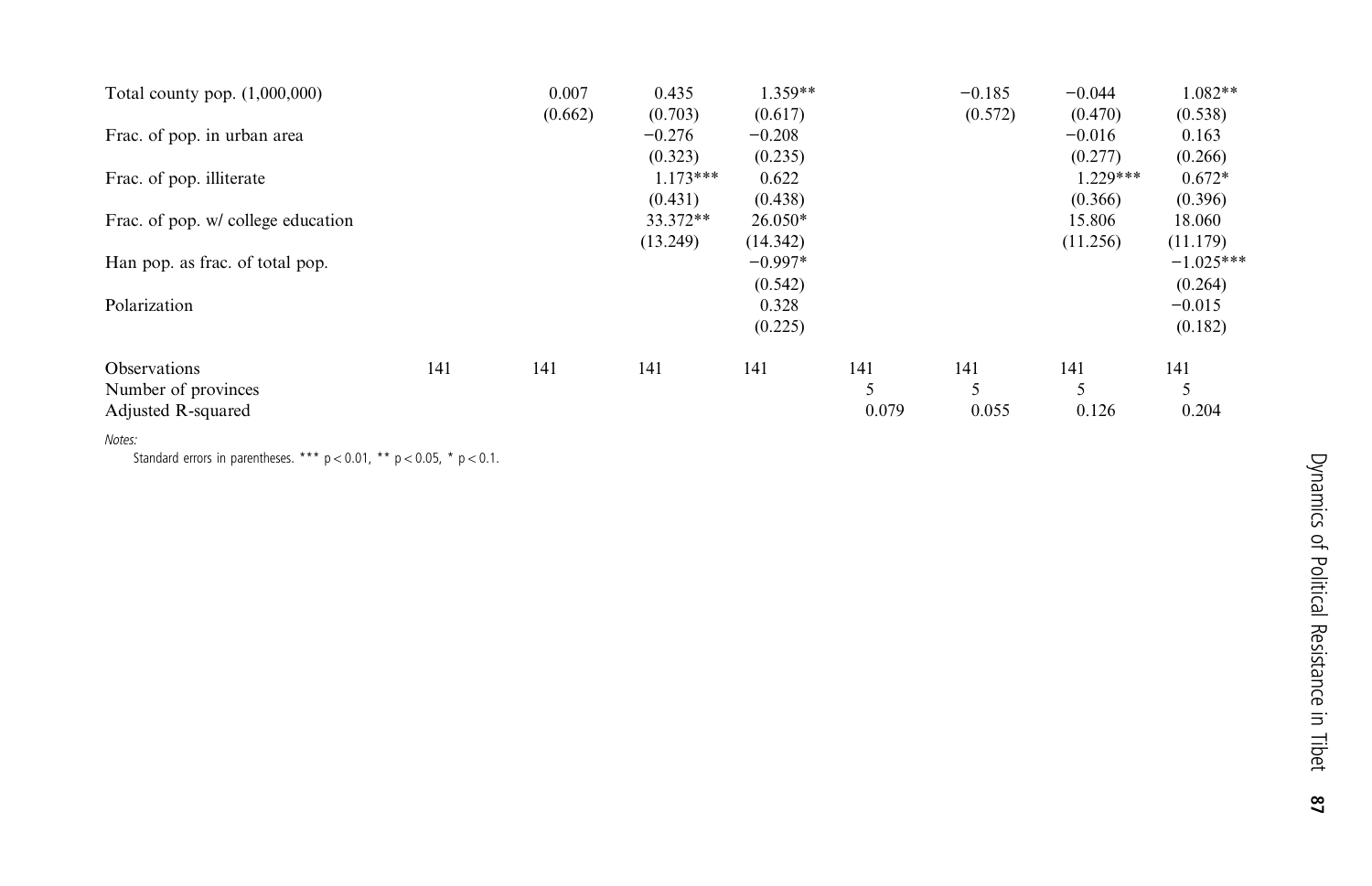In addition, our analysis finds that a long-standing religious presence also plays a role. The presence of the pre-Buddhist Bon religion seems statistically significant; in contrast with counties that have more Gelug temples, larger numbers of Bon temples are associated with fewer protests. There are two ways to interpret the significance of the Bon religion. The Bon religion historically endured periods of persecution at the hands of Buddhists, and Bon temples tended to be built in areas where Buddhism had less influence.<sup>54</sup> The Buddhist Gelug sect lost its dominant political position in Tibet after the CCP abolished the theocratic system there, so the sect's followers and monks presumably hold more grievances against the Chinese state. Gelug followers are also aggrieved by the Chinese state's attacks on the Dalai Lama, head of the Gelug sect. This is not the case with followers of the Bon religion, or at least not to the same extent. Another interpretation is that the Bon religion is really a minority religion in Tibet and so its temples do not possess as many resources as Buddhist temples. The Bon followers therefore may have less capacity to mobilize the public to protest against the Chinese state.

The Han Chinese presence is shown to have a strong correlation with the dependent variable. A higher percentage of Han in the total county population is correlated with fewer protests in the same areas, controlling for total population, population density and polarization index. The coefficient value under column 4, for example, suggests that the likelihood of experiencing one or more protests decreases by 10 per cent as the total percentage of Han population increases by 10 per cent. The Han presence factor appears to play an important role that is independent of the total number of residents and population density; that is, even if there were a significant number of Tibetans in a heavily populated area, if the percentage of Han population were significantly large, that area would be less likely to experience any form of protest.

Given that areas with a greater Han presence have fewer Tibetans, the decreased likelihood of protest movements in Han-dominated counties may at first appear to reflect an outcome of decreased Tibetan presence. However, the fact that the Han presence remains strongly correlated (negatively) with incidents of protest (even after controlling for total population) suggests additional interpretations. It seems the Han migration and settlement policies pursued by the Chinese government may have been successful in reducing both Tibetan dominance over the population and other factors contributing to Tibetan political activism against the government. That is, a stronger Han presence factor may be interpreted as a weaker capability of Tibetans to organize political protests, regardless of how many Tibetans reside in a given area. It may also mean that a stronger Han Chinese presence indicates more state security apparatus and thus makes Tibetan political mobilization less likely.

However, we acknowledge our data might be skewed for the following two reasons. One is the inclusion in our data of border counties that geographically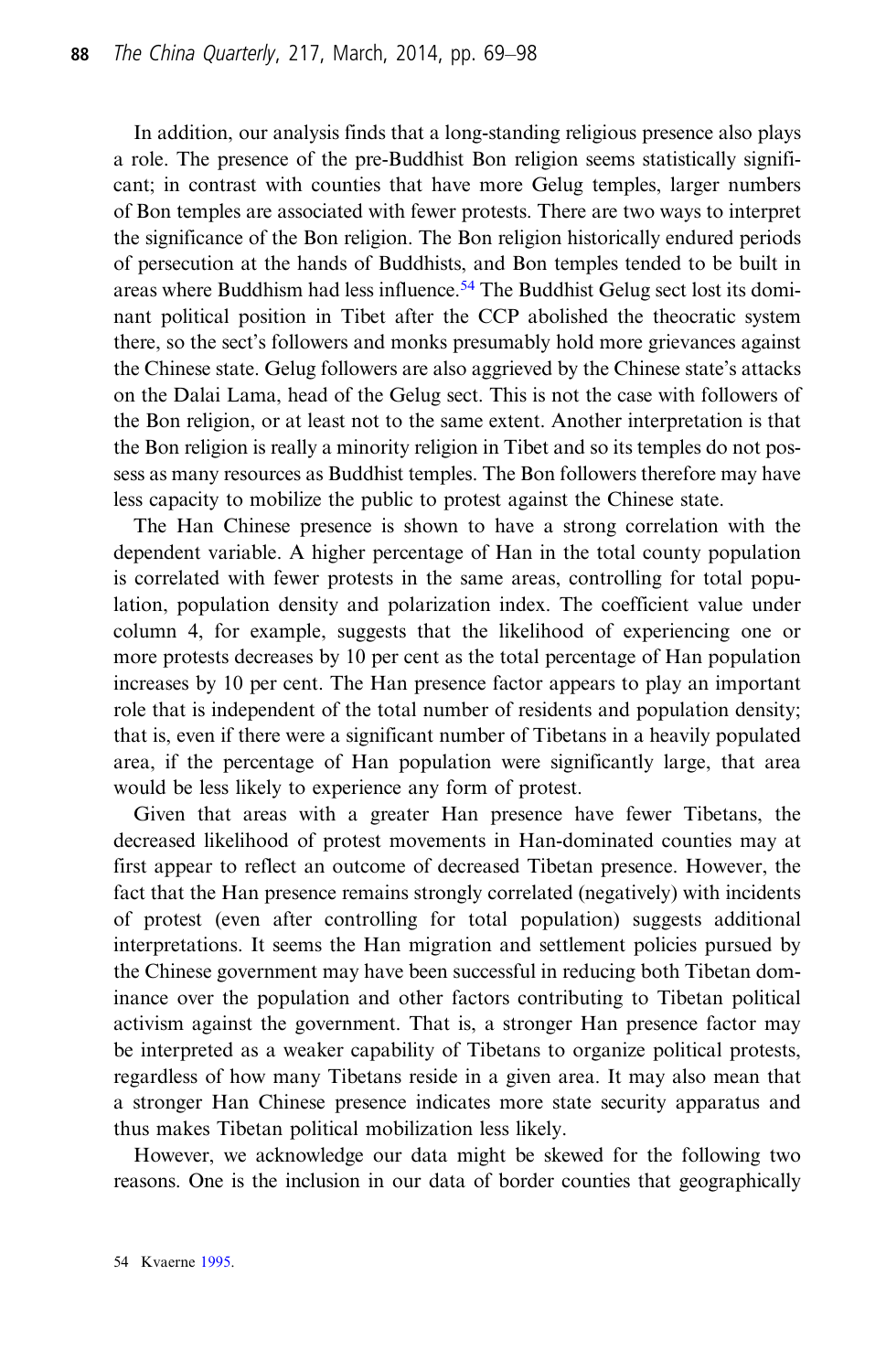straddle the Tibetan and Han Chinese spheres. Many of these border counties, although claimed by the Tibetan government in exile as being part of the "Greater Historical Tibet," are no longer particularly Tibetan, having been populated by Han, Hui, Qiang 羌, Yi 彝, and other ethnic groups for quite some time. These types of counties are in fact not representative of the trend in highland Tibetan areas, yet may well have driven the negative association between the Han Chinese population and Tibetan protest movements. In addition, we take note of a possibility that our results might be skewed owing to the existence of areas in Tibet predominantly settled by Han Chinese, such as those with military bases and new transportation and mining towns, for example, Golmud. Indigenous Tibetan populations in these areas are extremely sparse, with barely any indigenous towns or religious sites of any significance to start with. Thus, we would not expect any protests to take place in these areas anyway.55

We also run additional tests using the same controls but treating the total number of recorded incidents as the dependent variable (reported in Table 3). While the results are similar to Table 2 in that the number of religious sites appears positively correlated with the number of protests, the coefficient values are no longer statistically significant. The variation in the dependent variable also introduces large standard errors for the coefficient values, possibly owing to the subjective issue of categorizing the episodes of incidents, as discussed above.

Finally, this article considers the argument that the recent spread of protests in Tibet was wider than in 1989 owing to the advances in technology and communications. Table 4 presents results from the two provinces (Sichuan and Qinghai) that provide county-level information on the total number of mobile phone users and landline users. While we cannot compare the direct impact of technological advances over the two periods, we can show whether in 2008 a county with more networks experienced more protests. The regression results are from OLS estimation with robust standard errors and province fixed effects.<sup>56</sup> When the dependent variable is binary (whether or not a county experienced one or more protests), the total number of religious sites remains an important factor strongly correlated with the dependent variable. In comparison with results in Tables 2 and 3, we see that the magnitude of the coefficient increases more than twofold. This suggests that when technological advances are taken into consideration, the independent impact of religious monitoring on protest movements is even larger than previously predicted. Han population also remains statistically significant, but the "Bon religion" effect no longer applies to the two provinces. Furthermore, neither the mobile phone nor landline variable has statistically significant coefficient values, suggesting that at least for the two provinces, technological progress was not the main determining factor behind the spread of the protests.

<sup>55</sup> We thank an anonymous reviewer for raising this point.

<sup>56</sup> Columns 1–4 use the incident dummy variable, while columns 5–8 use number of protests as the dependent variable.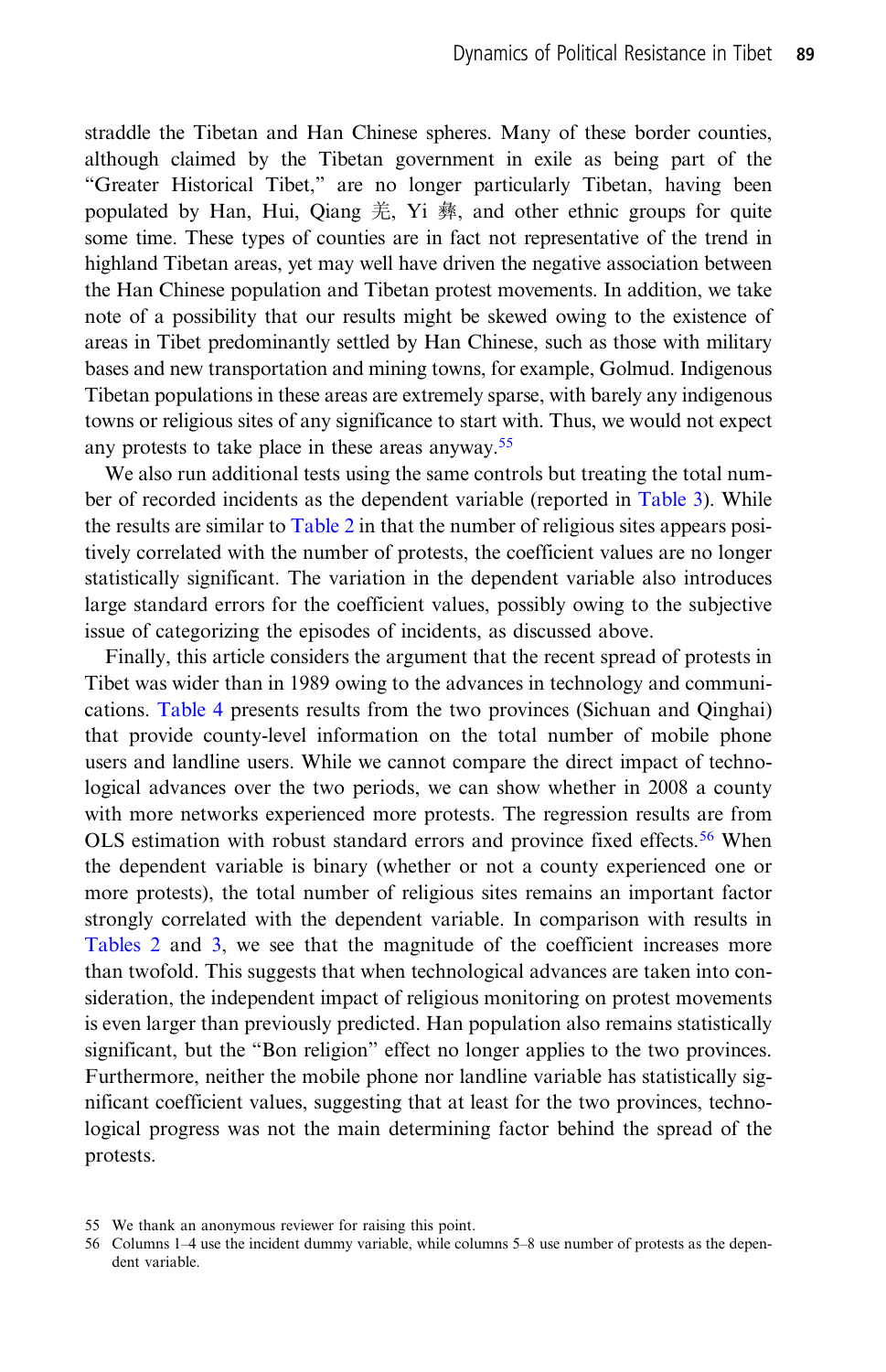#### Table 3: Religious Sites and Number of Protests

| <b>Variables</b>                          | (1)<br><b>OLS</b> | (2)<br><b>OLS</b> | (3)<br><b>OLS</b> | (4)<br><b>OLS</b> |
|-------------------------------------------|-------------------|-------------------|-------------------|-------------------|
| Number of religious sites (per $1,000$ )  | 1.064             | 1.317*            | 0.990             | 0.623             |
|                                           | (0.749)           | (0.720)           | (0.711)           | (0.570)           |
| Bon temples (per $1,000$ )                | $-8.618**$        | $-9.037$          | $-6.773$          | $-6.224$          |
|                                           | (3.711)           | (9.527)           | (4.269)           | (4.453)           |
| Gelug temples (per 1,000)                 | 5.137             | 5.396             | 4.759             | 5.035             |
|                                           | (5.530)           | (4.572)           | (5.749)           | (6.073)           |
| Kagyu temples (per $1,000$ )              | $-4.785$          | $-4.510$          | $-3.077$          | $-3.473$          |
|                                           | (3.027)           | (4.327)           | (2.913)           | (3.219)           |
| Nyingma temples (per 1,000)               | 4.637             | 5.125             | 4.987             | 6.719             |
|                                           | (7.320)           | (4.953)           | (7.419)           | (9.034)           |
| Sakya temples (per 1,000)                 | 0.009             | $-2.687$          | $-2.929$          | $-4.150$          |
|                                           | (10.059)          | (12.557)          | (11.455)          | (12.763)          |
| Distance to provincial capital (1,000 km) |                   | 2.816             | 1.396             | 2.708             |
|                                           |                   | (4.299)           | (2.445)           | (3.191)           |
| Travel time to provincial capital (hours) |                   | $-2.040$          | $-1.457$          | $-2.240$          |
|                                           |                   | (3.192)           | (1.738)           | (2.290)           |
| Population per area $(km^2)$              |                   | $-0.000$          | $-0.001$          | $-0.001$          |
|                                           |                   | (0.000)           | (0.001)           | (0.001)           |
| Total county pop. $(1,000,000)$           |                   | 3.389             | 3.496             | $7.371*$          |
|                                           |                   | (3.199)           | (2.846)           | (4.309)           |
| Frac. of pop. in urban area               |                   |                   | 0.350             | 1.030             |
|                                           |                   |                   | (0.815)           | (0.926)           |
| Frac. of pop. illiterate                  |                   |                   | $3.670**$         | 1.548             |
|                                           |                   |                   | (1.445)           | (1.656)           |
| Frac. of pop. w/ college education        |                   |                   | 72.202            | 80.797            |
|                                           |                   |                   | (74.639)          | (76.300)          |
| Han pop. as frac. of total pop.           |                   |                   |                   | $-3.266**$        |
|                                           |                   |                   |                   | (1.479)           |
| Polarization                              |                   |                   |                   | $-0.536$          |
|                                           |                   |                   |                   | (1.560)           |
| Observations                              | 141               | 141               | 141               | 141               |
| Number of provinces                       | 5                 | 5                 | 5                 | 5                 |
| Adjusted R-squared                        | $-0.040$          | $-0.056$          | $-0.035$          | $-0.008$          |

Notes:

Robust standard errors in parentheses. \*\*\*  $p < 0.01$ , \*\*  $p < 0.05$ , \*  $p < 0.1$ .

From the tables we can see that both the religion and Han population variables in particular show robust coefficient values across different specifications in 2008.<sup>57</sup> We argue that this result, while still interpreted as correlational, offers

<sup>57</sup> How, then, does one explain the highly localized protests in Lhasa but not in other areas in the previous years? One view is that most of the incidents that occurred outside of Lhasa were not reported, either because of government intervention or simply the absence of foreign reporters. In contrast, confirmation of incidents in 2008 came directly from the Chinese government, which made sure it responded to every statement issued by the foreign press and added its own additional reports of incidents (especially those that involved violence by protestors), thereby confirming the reported incidents that occurred across Tibet. See Barnett 2009.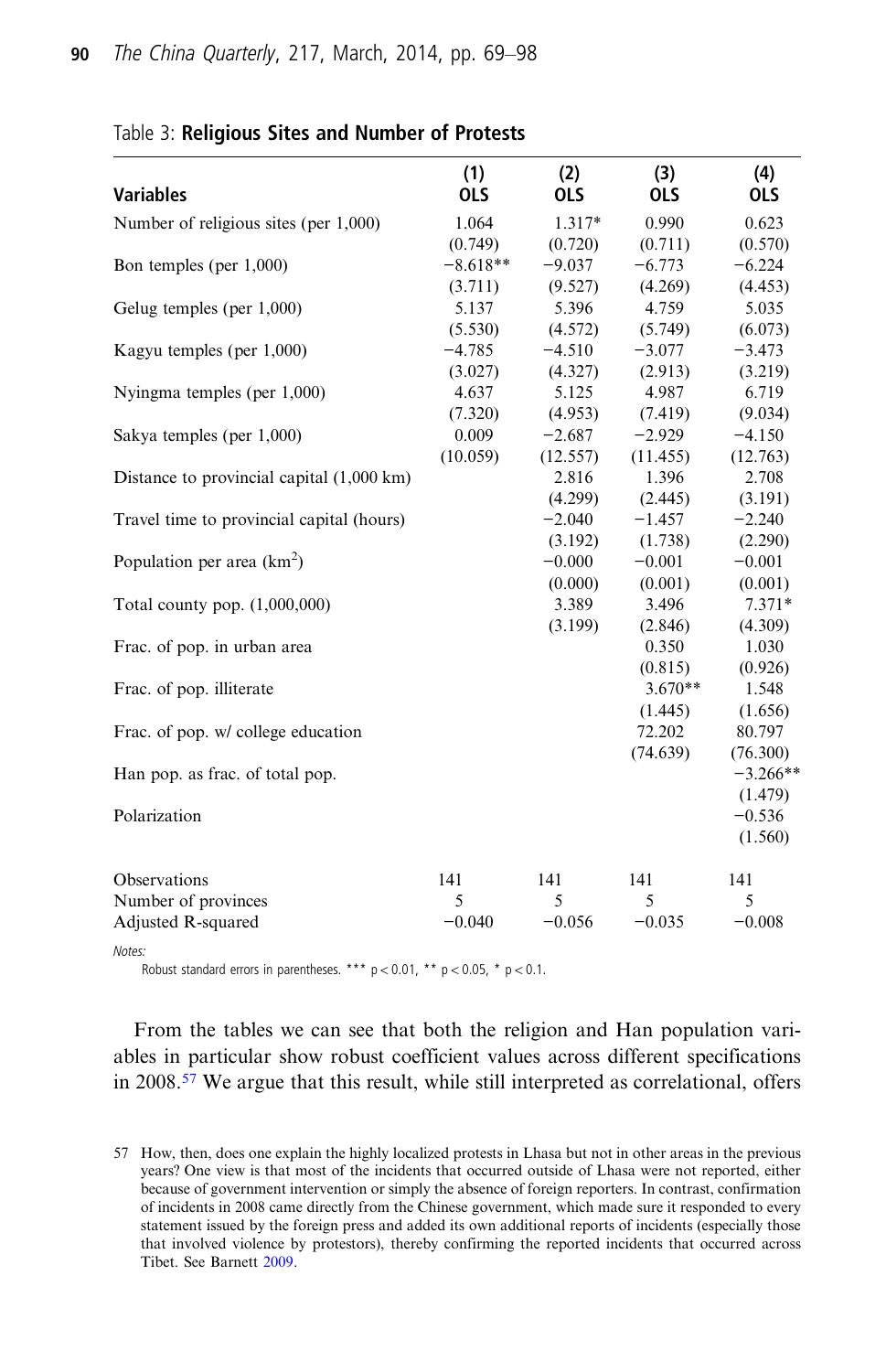#### Table 4: Spread of Technology and Protests

| <b>Variables</b>                                    | (1)<br><b>OLS</b> | (2)<br><b>OLS</b> | (3)<br><b>OLS</b> | (4)<br><b>OLS</b> | (5)<br><b>OLS</b> | (6)<br><b>OLS</b> | (7)<br><b>OLS</b> | (8)<br><b>OLS</b> |
|-----------------------------------------------------|-------------------|-------------------|-------------------|-------------------|-------------------|-------------------|-------------------|-------------------|
| Number of religious sites (per 1,000)               | $1.046***$        | $1.096***$        | $0.656***$        | $0.560**$         | $2.327***$        | $2.684**$         | 1.652             | 1.158             |
|                                                     | (0.155)           | (0.211)           | (0.223)           | (0.214)           | (0.860)           | (1.201)           | (1.104)           | (1.011)           |
| Bon temples (per $1,000$ )                          | 1.446             | 1.092             | 8.584             | 8.351             | $-42.653*$        | $-44.981$         | $-23.575$         | $-20.004$         |
|                                                     | (6.133)           | (6.595)           | (7.481)           | (7.783)           | (25.242)          | (31.513)          | (25.843)          | (24.865)          |
| Gelug temples (per 1,000)                           | $3.590***$        | $3.697***$        | $1.726*$          | $2.115**$         | 12.033            | 12.382*           | 6.865             | 9.274             |
|                                                     | (0.703)           | (0.847)           | (0.987)           | (0.912)           | (9.466)           | (7.208)           | (9.287)           | (10.664)          |
| Kagyu temples (per $1,000$ )                        | $-4.484$          | $-4.426$          | 1.491             | 1.002             | 35.116            | 33.996            | 54.258            | 52.550            |
|                                                     | (6.484)           | (7.176)           | (8.107)           | (8.502)           | (29.571)          | (30.035)          | (34.188)          | (33.983)          |
| Nyingma temples (per 1,000)                         | $-3.389$          | $-3.458$          | $-2.320$          | $-2.285$          | 193.146**         | $193.602***$      | 197.380**         | 194.444**         |
|                                                     | (4.795)           | (4.909)           | (4.828)           | (4.841)           | (82.185)          | (30.570)          | (83.465)          | (79.826)          |
| Sakya temples (per $1,000$ )                        | 1.800             | 2.010             | $-2.891$          | $-2.231$          | $-116.030*$       | $-116.265***$     | $-130.569*$       | $-127.081**$      |
|                                                     | (3.757)           | (4.255)           | (5.517)           | (5.606)           | (63.057)          | (26.026)          | (65.240)          | (62.561)          |
| Landline users $(1,000)$                            | $-1.432$          | $-1.368$          | 0.306             | $-1.666$          | 6.880             | 7.160             | 16.060            | 0.446             |
|                                                     | (4.066)           | (4.672)           | (6.498)           | (7.689)           | (17.701)          | (38.856)          | (24.690)          | (30.678)          |
| Mobile phone users $(1,000)$                        | 0.580             | 0.706             | $-1.646$          | $-0.510$          | $-3.828$          | $-5.043$          | $-20.535$         | $-12.964$         |
|                                                     | (2.295)           | (2.422)           | (2.542)           | (2.570)           | (11.280)          | (22.711)          | (14.654)          | (14.510)          |
| Distance to provincial capital $(1,000 \text{ km})$ |                   | 0.270             | $-1.413*$         | $-1.364*$         |                   | 3.362             | $-1.789$          | $-1.567$          |
|                                                     |                   | (0.581)           | (0.710)           | (0.681)           |                   | (5.104)           | (2.580)           | (2.333)           |
| Travel time to provincial capital (hours)           |                   | $-0.254$          | 0.534             | 0.375             |                   | $-2.799$          | $-0.307$          | $-1.359$          |
|                                                     |                   | (0.431)           | (0.466)           | (0.424)           |                   | (3.699)           | (1.755)           | (1.564)           |
| Population per area $(km^2)$                        |                   | $-0.000$          | $-0.000$          | $-0.000$          |                   | 0.000             | 0.000             | $-0.000$          |
|                                                     |                   | (0.000)           | (0.000)           | (0.000)           |                   | (0.001)           | (0.000)           | (0.000)           |
| Total county pop. $(1,000,000)$                     |                   | $-0.044$          | 0.209             | 0.700             |                   | $-0.614$          | 0.811             | 3.415             |
|                                                     |                   | (0.559)           | (0.727)           | (0.723)           |                   | (3.923)           | (2.961)           | (2.842)           |
| Frac. of pop. in urban area                         |                   |                   | 0.923             | $1.181**$         |                   |                   | 4.833*            | $6.333**$         |
|                                                     |                   |                   | (0.558)           | (0.554)           |                   |                   | (2.804)           | (2.865)           |

Continued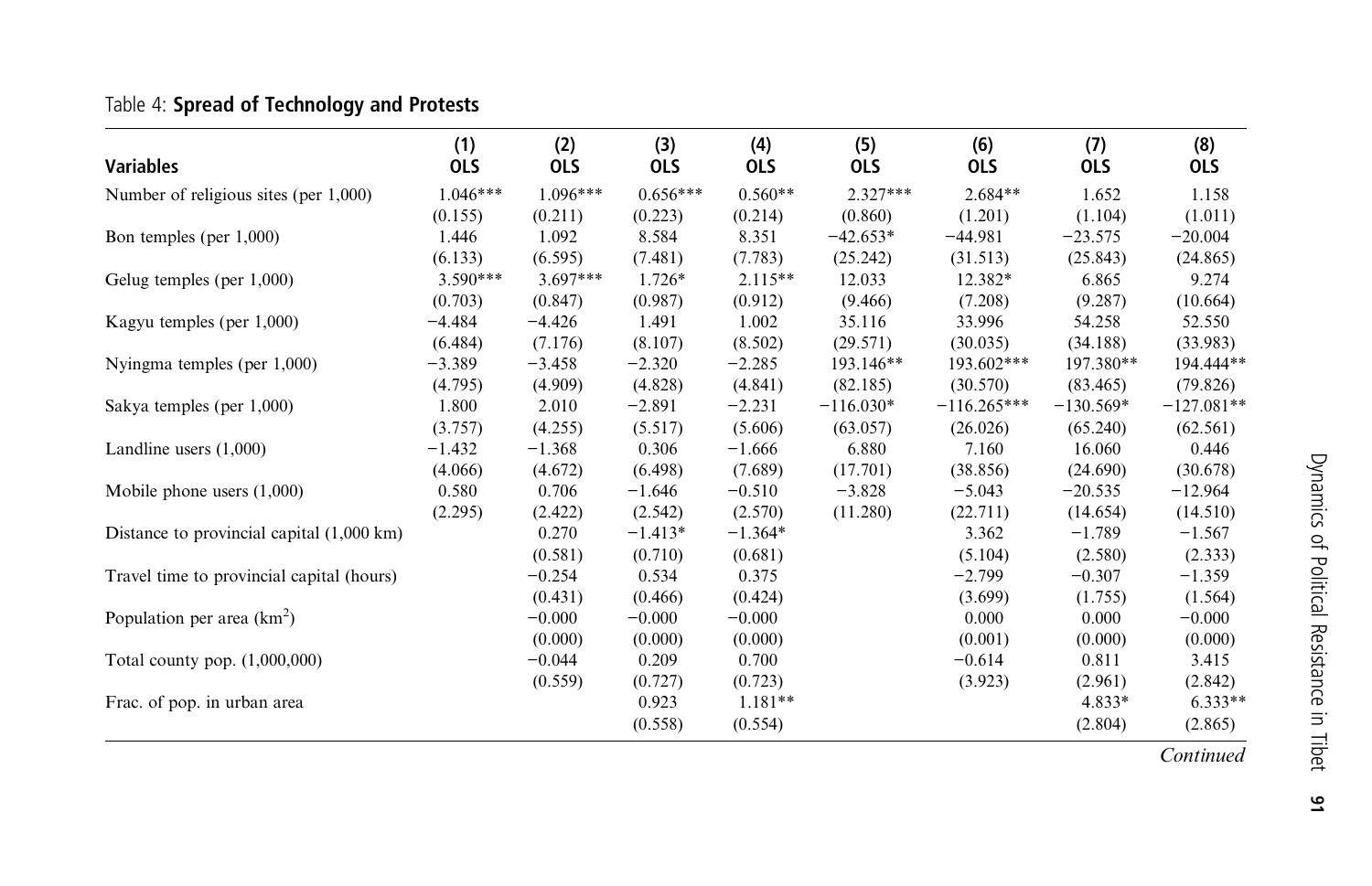#### Table 4: Continued

| <b>Variables</b>                   | (1)<br><b>OLS</b> | (2)<br><b>OLS</b> | (3)<br><b>OLS</b> | (4)<br><b>OLS</b> | (5)<br><b>OLS</b> | (6)<br><b>OLS</b> | (7)<br><b>OLS</b> | (8)<br><b>OLS</b> |
|------------------------------------|-------------------|-------------------|-------------------|-------------------|-------------------|-------------------|-------------------|-------------------|
| Frac. of pop. illiterate           |                   |                   | $2.255***$        | 1.419*            |                   |                   | $5.924*$          | 1.164             |
|                                    |                   |                   | (0.615)           | (0.764)           |                   |                   | (3.048)           | (3.370)           |
| Frac. of pop. w/ college education |                   |                   | $-1.318$          | $-3.824$          |                   |                   | $-35.455$         | $-52.015$         |
|                                    |                   |                   | (8.281)           | (8.361)           |                   |                   | (36.618)          | (39.873)          |
| Han pop. as frac. of total pop.    |                   |                   |                   | $-0.652*$         |                   |                   |                   | $-3.138**$        |
|                                    |                   |                   |                   | (0.329)           |                   |                   |                   | (1.551)           |
| Polarization                       |                   |                   |                   | $-0.378$          |                   |                   |                   | $-2.768*$         |
|                                    |                   |                   |                   | (0.358)           |                   |                   |                   | (1.447)           |
| <b>Observations</b>                | 63                | 63                | 63                | 63                | 63                | 63                | 63                | 63                |
| Number of provinces                | $\mathcal{L}$     | $\overline{2}$    | $\gamma$          | 2                 | $\mathcal{D}$     | 2                 | $\mathcal{D}$     | ↑                 |
| Adjusted R-squared                 | 0.262             | 0.205             | 0.362             | 0.391             | 0.518             | 0.486             | 0.507             | 0.538             |

Notes:

Robust standard errors in parentheses. \*\*\*  $p < 0.01$ , \*\*  $p < 0.05$ , \*  $p < 0.1$ .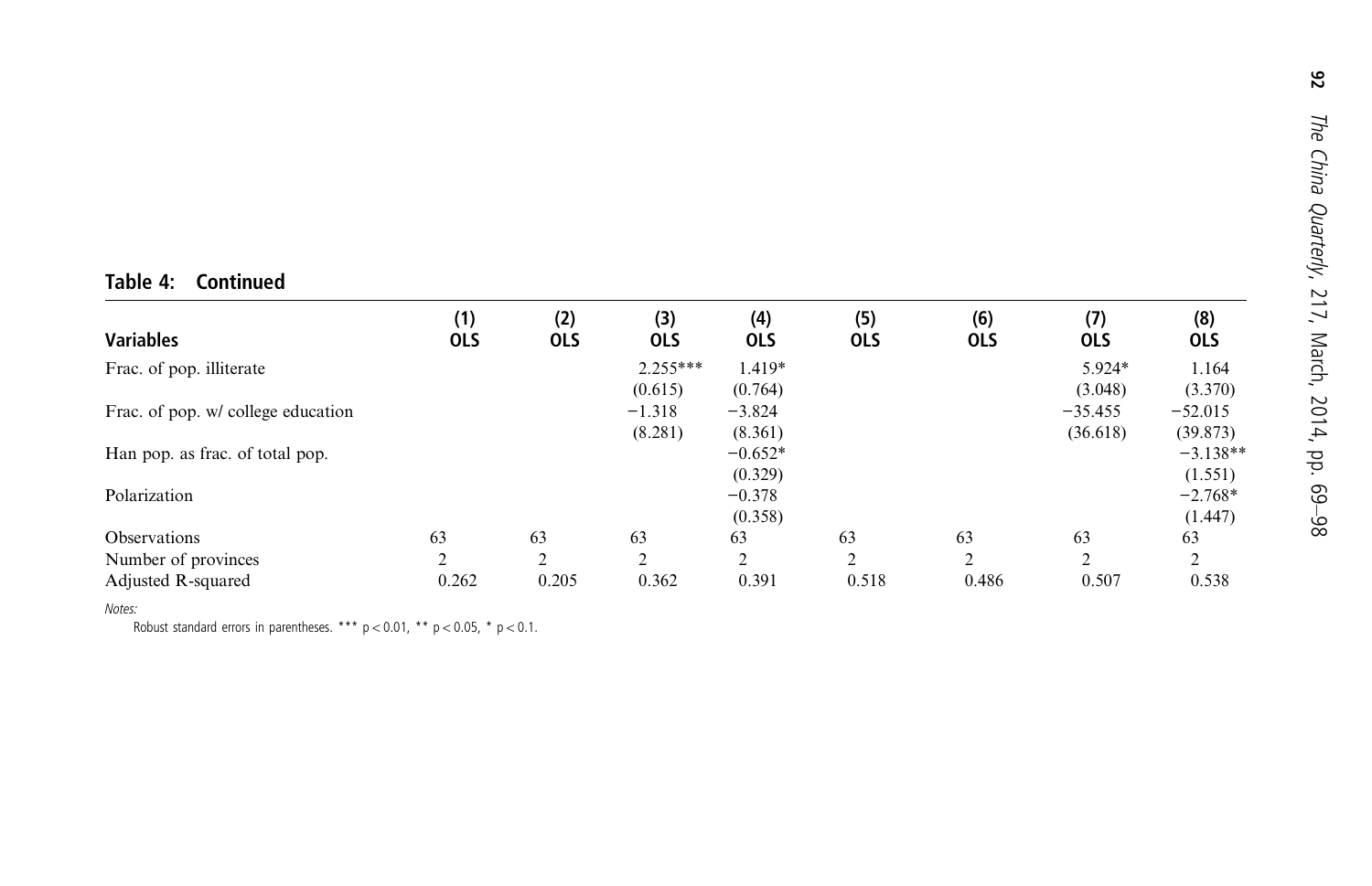an alternative background to these protests. The argument differs from Fischer, who suggests that it is the economic polarization between Han immigrants and the Tibetan population that led to the protests escalating.<sup>58</sup> We do not have a good measure for this economic polarization data, since the income levels for each population group at the county level are not available from the census or the yearbook (although we do control for district-level urban, college education and illiterate population as proxies for overall economic development). However, we argue that economic polarization is likely a factor independent of the religious site registration for the following reasons.

First, most economic polarization in Tibetan regions occurred at the beginning of the 21st century, when Beijing used various incentives to encourage Han migration through the Open Up the West programme (xibu dakaifa 西部大开 发). Economic polarization occurring by 2008 therefore came after the registration of religious sites, which took place in the 1990s. Even if the measure of state monitoring and migration were related, the number of registered sites would have not been an outcome of the administration's migration initiative, but rather the antecedent.

Second, if the Han population in Tibetan areas in fact drives economic development and the subsequent polarization between the two groups, as seems plausible from Fischer's argument, we control for this factor in our regression (fraction of Han population in county), along with the polarization index. In this regard, economic polarization is itself an intervening variable, endogenous to the migration movement, but not related to the religious sites. The impact of Han population on the protest level, after controlling for both total population and population density, appears to be a negative one. Our main hypothesis is based on religious monitoring and does not contradict Fischer's economic polarization story, but rather presents another factor strongly related to protest. If economic polarization is directly correlated to group polarization, then our polarization index also controls for Fischer's economic polarization hypothesis, and we still obtain significant results for our main variable of interest.

#### Theoretical Implications

Our analyses of the 2008 Tibetan protests and the pattern of Tibetan political activism have two main theoretical implications. The first relates to the relationship between repression and political mobilization. One of the main findings of the protest pattern shows that counties with more registered Buddhist sites also experienced more political mobilization. As we noted earlier, the regions that appear to have benefited the most from the Chinese state's earlier more tolerant approach to religion, as reflected by the number of officially registered sites, are located in the provinces outside the TAR. For example, in Sichuan there are 615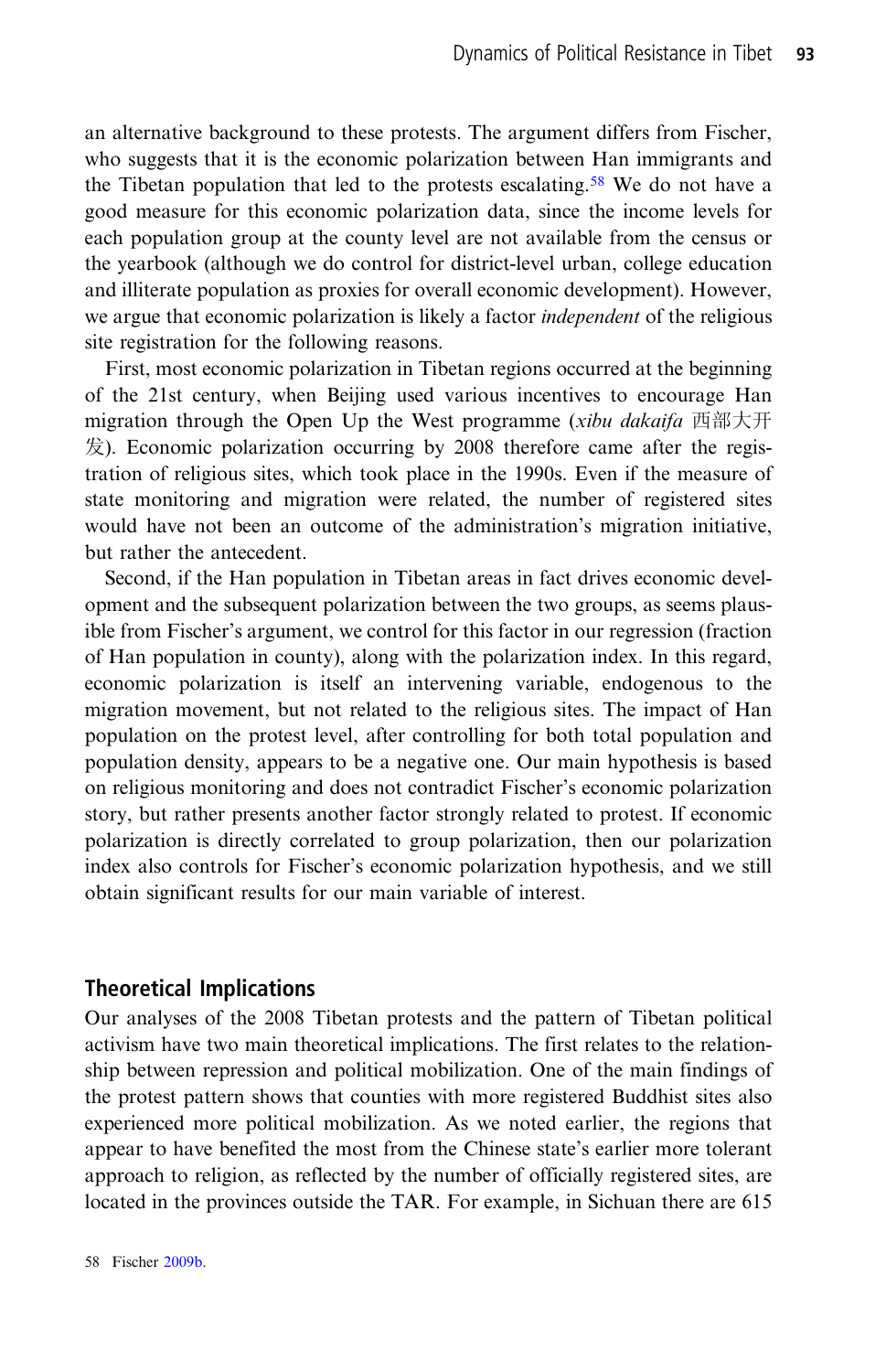officially registered sites in 26 counties. Likewise, Qinghai has 571 sites across 39 counties. In total, there are 1,300 officially registered sites in ethnic Tibetan areas outside the TAR, while there are only 1,061 sites in the TAR. Given the historical importance and spread of Buddhism in the TAR relative to the surrounding prefectures, the lower number of registered sites in the TAR indicates that the more liberal religious policies were implemented to a greater degree in the prefectures outside the TAR in the 1980s.

However, we have also noted that there was a reversal of these more tolerant religious policies in both the TAR and surrounding areas, and how a clampdown against Tibetan Buddhism affected ethnic Tibetan areas outside the TAR in a more dramatic way, leading to Tibetan protests. Several works explain this outcome as representative of an authoritarian state's use of both concession and repression to control its citizens. For example, Goldstone and Tilly argue that authoritarian regimes typically use repression and threats of repression inconsistently with partial concessions, depending on how costly it becomes for the government to suppress the opposition.<sup>59</sup> That is, although the government's first choice is to repress, sometimes it will resort to concessions in order to curb an insurgency. However, in order for concessions alone to pacify potential protesters, these concessions have to be significant enough; small concessions may lead to more protest activities, as they encourage the protestors to push for further concessions.<sup>60</sup> In the case of ethnic Tibetan areas outside of the TAR, concessions had been made, but they were later combined with repression equal in measure to what occurred in the TAR. As Lichbach proposes, this combination of concessions and repression increases dissent and protest activity, as the former encourages protests for more concessions, and the latter induces anger and rebellion against the government.<sup>61</sup> In the case of Tibet, rising political activism appears to follow closely the general implications of the concession versus repression theories.

The secondary finding of our study shows a more complicated picture of ethnic demography. Scholars of ethnic conflict have long noticed that ethnic demography and group settlement patterns are good indicators of group conflict behaviour.<sup>62</sup> Ethnic groups that are geographically concentrated are more likely to mobilize politically for their causes. $63$  Thus, geographically concentrated groups are either more likely to consider the land as indisputably theirs and are therefore more willing to fight for it, or group concentration offers a favourable opportunity structure to facilitate collective action.<sup>64</sup> While we do not test the causal mechanisms in this article, the results of our analyses do show that in areas where more Han Chinese are present and ethnic Tibetans are less concentrated,

62 See e.g. Horowitz 1985; Posen 1993.

64 Weidmann 2009.

<sup>59</sup> Goldstone and Tilly 2001.

<sup>60</sup> Rasler 1996.

<sup>61</sup> Lichbach 1987.

<sup>63</sup> Toft 2002; Toft 2003.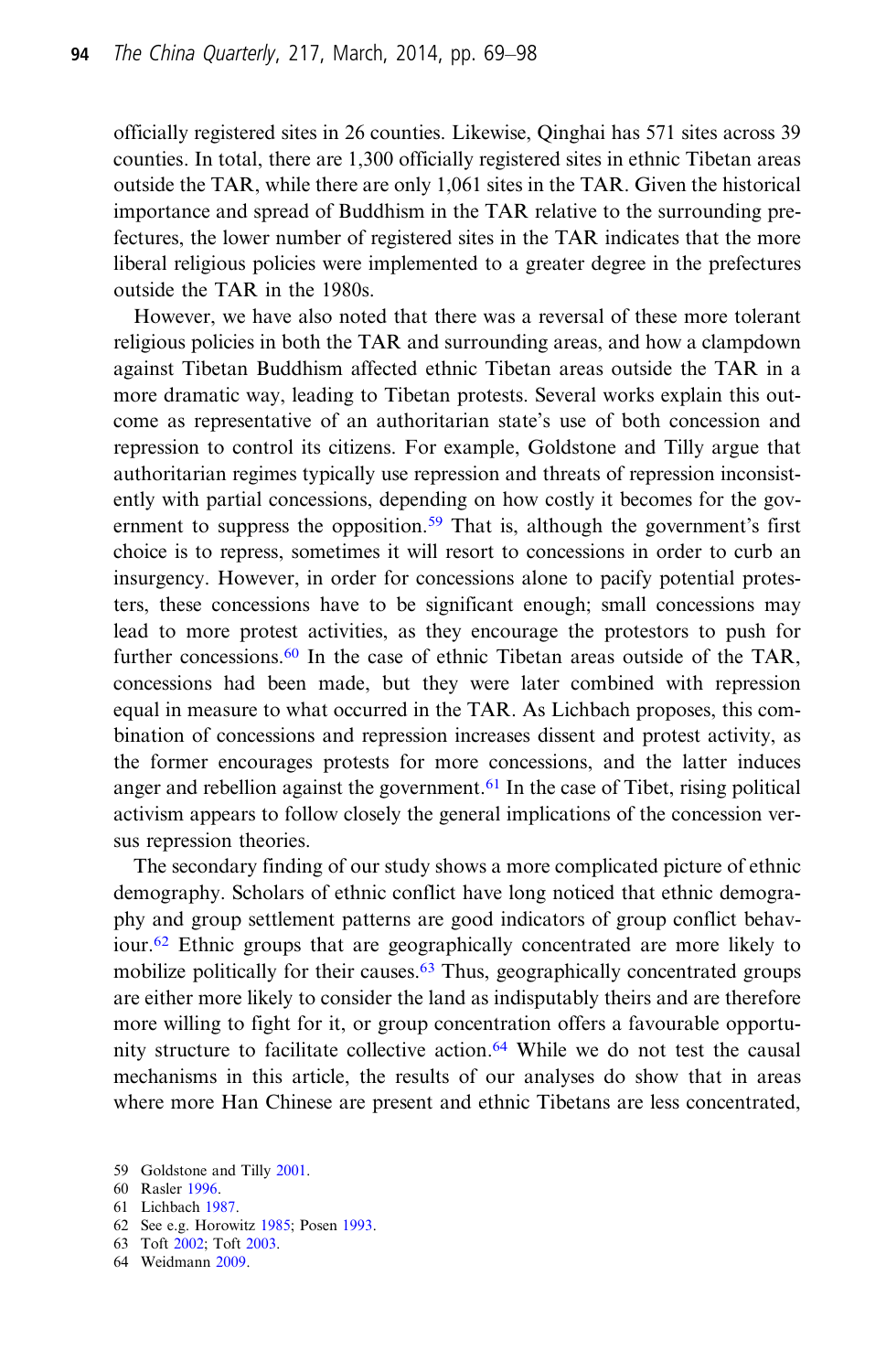there appear to be fewer opportunities for Tibetan political activism. This result should indeed be taken with a grain of salt, as we have indicated our data might be skewed, and more research is needed to study the temporal effects of demographic changes on the Tibetan plateau.

#### Conclusion

The continuing tension on the Tibetan plateau marks the failure of China's nation-building policies. There are no easy solutions to the Tibet issue in sight or easy ways to improve the current situation. As our analyses have shown, the intensity of Tibetan political activism is highly correlated with the number of registered Buddhist sites in each locale. As a result of a period of relaxation in the Chinese government's religious policies in the 1980s, ethnic Tibetan areas outside of the TAR experienced a boom in religious activities, with a great number of monasteries being built or rebuilt. However, the reversal of these policies in the 1990s seems to have caused much anger and resentment among the Tibetan people in these areas. Compulsory registration of Buddhist sites has also enabled the Chinese state to target its religious repression more effectively. The loosening of religious controls, followed by their tightening, has made life increasingly unbearable for a very religious society. In this way, Tibetan Buddhism not only acts as the source of public grievance, but also provides a channel for the coordination of political activism.

The migration and settlement of Han Chinese in ethnic Tibetan areas are thorny issues that could be quite significant for the future of Tibetan political activism. The huge influx of Han Chinese has provoked fear among the less populous Tibetans of a future of demographic domination and cultural assimilation, as witnessed in other ethnic minority regions in China. Han Chinese settlement in Manchuria over the last centuries has turned that region into one overwhelmingly dominated by Han Chinese, where ethnic Manchus have been completely assimilated. Similarly, in Inner Mongolia, ethnic Mongols have become a minority, which might also explain the relatively "pacified" nature of ethnic Mongol activism.65 Anger over Han Chinese migration and settlement continues to provoke conflict in the Xinjiang Uyghur Autonomous Region.<sup>66</sup> As the results of our analysis show, there is some tentative evidence indicating that a lower concentration of Tibetan population in a given area might be correlated with less political activism. This is indeed one of the Tibetan government in exile's worst nightmares.

The implications of our research are twofold. First, the Chinese government should moderate its religious control policies in ethnic Tibetan regions to allow

<sup>65</sup> See e.g. Bulag 2004.

<sup>66</sup> See e.g. Millward 2007; Bovingdon 2010. The current level of conflict in Xinjiang might be explained by inter-ethnic polarization, where Uyghurs and Han Chinese are almost equal in number and the Uyghurs experience systematic political, economic and social exclusion.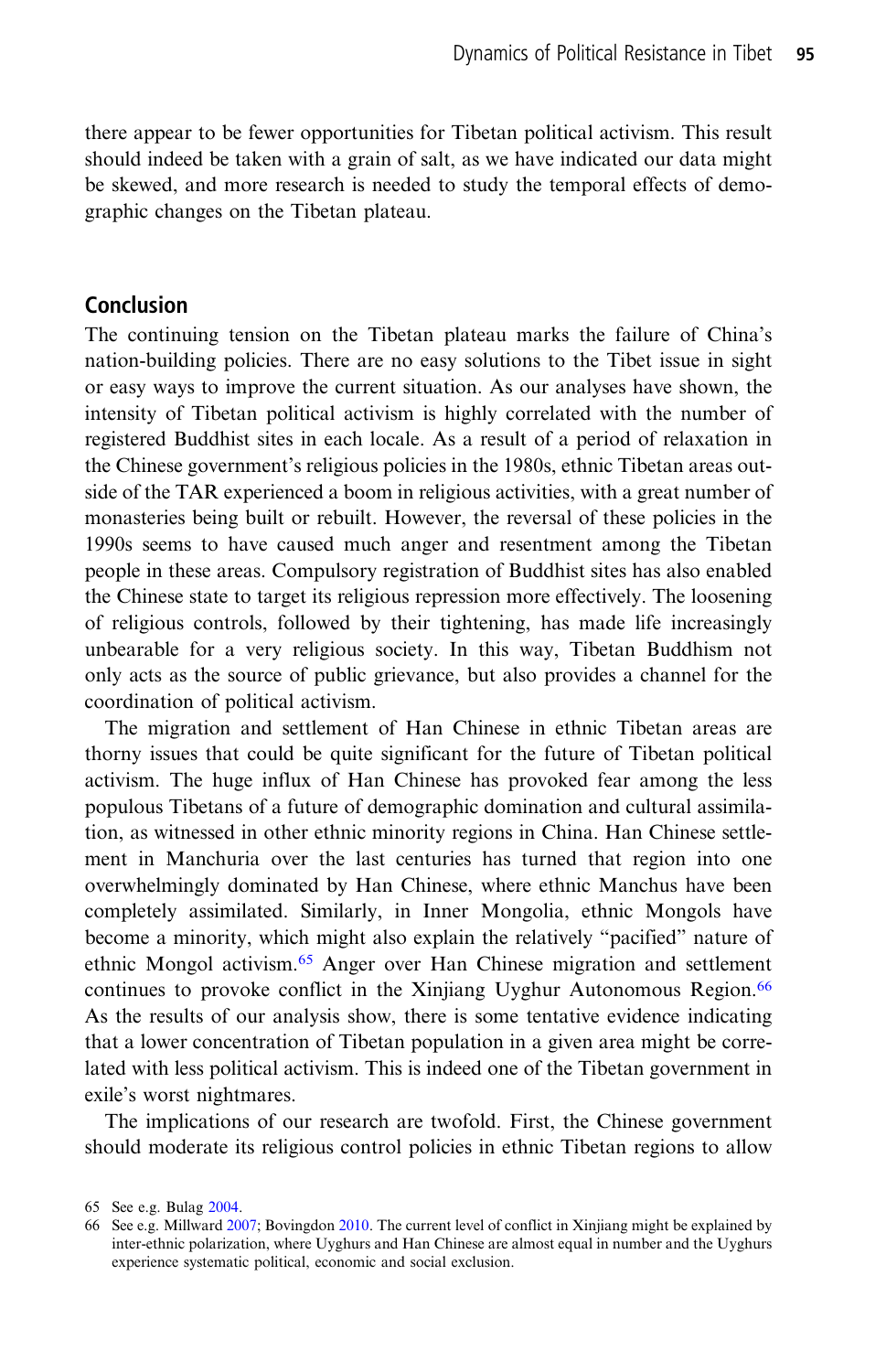more freedom of worship. Their campaigns to vilify the Dalai Lama should stop as they only serve to strengthen the resolve of the Tibetans, as shown by the desperate acts of martyrdom in recent cases of self-immolation. The second implication is more controversial. Not necessarily extending empirical support for the Chinese government's intentional use of demographic pressure to "pacify" the Tibetans, we argue that the danger of demographic imbalance and cultural assimilation of the Tibetans is real and should be prevented, or at least mitigated to preserve the political and cultural integrity of the Tibetan people.

#### References

- Barnett, Robert. 2009. "The Tibet protests of spring 2008: conflict between the nation and the state." China Perspectives 3, 6–23.
- Barnett, Robert, and Mickey Spiegel. 1996. Cutting Off the Serpent's Head: Tightening Control in Tibet, 1994–1995. New York: Human Rights Watch and Tibet Information Network.
- Bovingdon, Gardner. 2010. The Uyghurs: Strangers in Their Own Land. New York: Columbia University Press.
- Bulag, Uradyn E. 2004. "Inner Mongolia: the dialectics of colonialization and ethnicity building." In Morris Rossabi (ed.), Governing China's Multiethnic Frontiers. Seattle: University of Washington Press.
- China Data Center. 2007. China Province Statistical Yearbook, chinadatacenter.org. Michigan: University of Michigan.
- China Data Center. 2011. Atlas of the Religions in China, chinadatacenter.org. Michigan: University of Michigan.
- Department of Information and International Relations, CTA. 2008. 2008 Uprising in Tibet: Chronology and Analysis. Dharamsala, India: UN, EU & Human Rights Desk, Dept of Information and International Relations (DIIR), Central Tibetan Administration (CTA).
- Fearon, James D. 2003. "Ethnic and cultural diversity by country." Journal of Economic Growth 8(2), 195–222.
- Fischer, Andrew M. 2005. "Close encounters of an inner-Asian kind: Tibetan–Muslim coexistence and conflict in Tibet, past and present." London School of Economics Crisis States Working Paper 68.
- Fischer, Andrew M. 2008. "'Population invasion' versus urban exclusion in the Tibetan areas of western China." Population and Development Review 34(4), 631–662.
- Fischer, Andrew M. 2009a. "Educating for exclusion in western China: structural and institutional dimensions of conflict in the Tibetan areas of Qinghai and Tibet." Center for Research on Inequality, Human Security and Ethnicity (CRISE) Working Paper 69.
- Fischer, Andrew M. 2009b. "The political economy of boomerang aid in China's Tibet." China Perspectives 3, 38–53.
- Goldstein, Melvyn C. 1994. "Change, conflict and continuity among a community of nomadic pastoralists: a case study from western Tibet, 1950–1990." In Robert Barnett (ed.), Resistance and Reform in Tibet. London: Hurst & Co.
- Goldstein, Melvyn C. 1997. The Snow Lion and the Dragon: China, Tibet, and the Dalai Lama. Berkeley: University of California Press.
- Goldstein, Melvyn C. 1998. "Introduction." In Melvyn C. Goldstein and Matthew T. Kapstein (eds.), Buddhism in Contemporary Tibet: Religious Revival and Cultural Identity. Berkeley: University of California Press.
- Goldstein, Melvyn C. 2007. A History of Modern Tibet. Volume 2. The Calm before the Storm, 1951– 1955. Berkeley: University of California Press.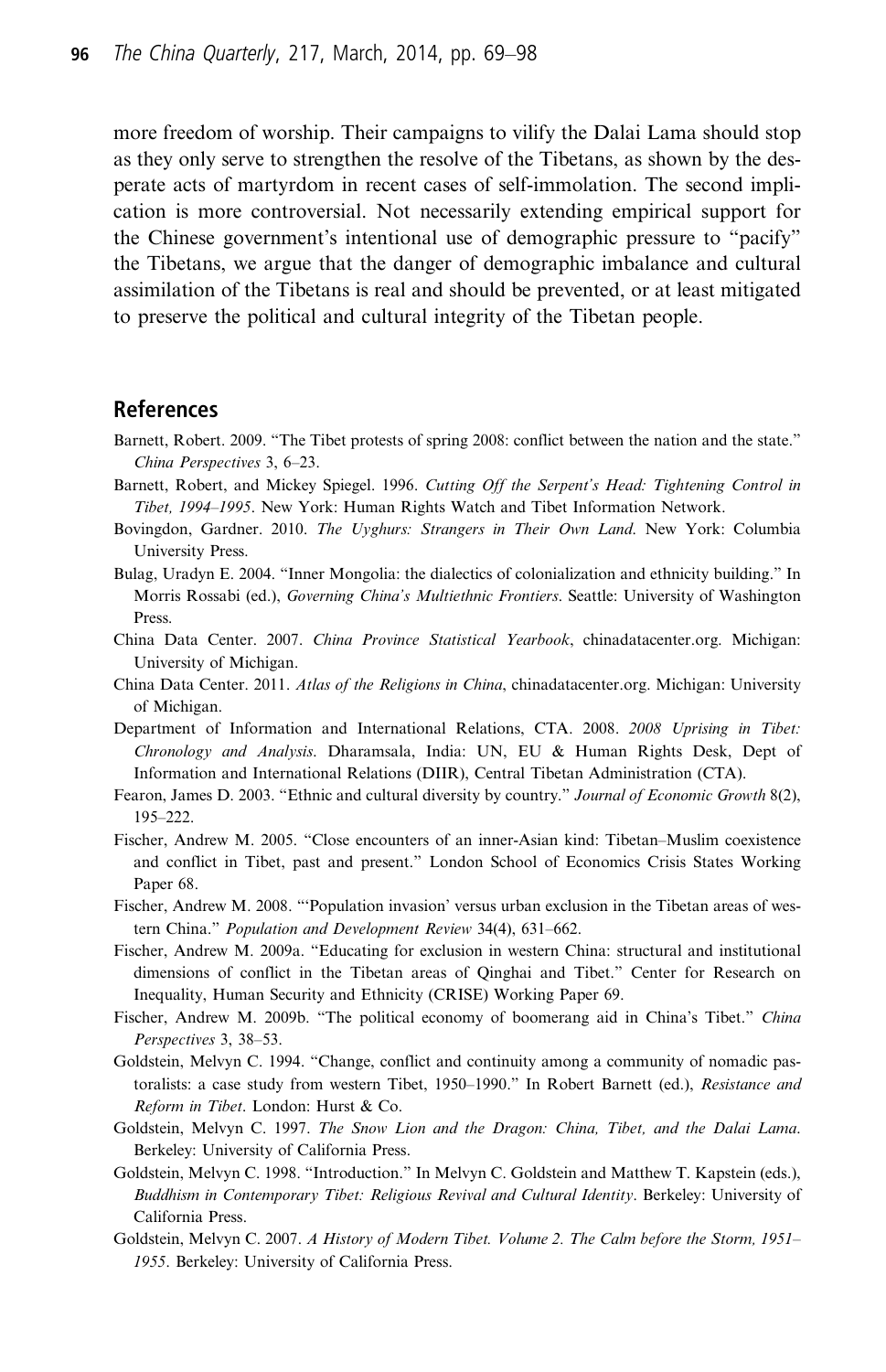- Goldstein, Melvyn C., and Gelek Rimpoche. 1989. A History of Modern Tibet, 1913–1951: The Demise of the Lamaist State. Berkeley: University of California Press.
- Goldstone, Jack A., and Charles Tilly. 2001. "Threat (and opportunity): popular action and state response in the dynamics of contentious action." In R. Aminzade, J. Goldstone, D. McAdam, E. Perry, W. Sewell, S. Tarrow and C. Tilly (eds.), Silence and Voice in the Study of Contentious Politics. Cambridge: Cambridge University Press.
- Goodman, David S. G. 2004. "Qinghai and the emergence of the west: nationalities, communal interaction and national integration." The China Quarterly 178, 379–399.
- Hall, John S. 2001. "Chinese population transfer in Tibet." Cardozo Journal of International and Comparative Law 9, 173–199.

Horowitz, Donald L. 1985. Ethnic Groups in Conflict. Berkeley: University of California Press.

- International Campaign for Tibet. 2004. When the Sky Fell to Earth: The New Crackdown on Buddhism in Tibet. Washington, DC: International Campaign for Tibet.
- International Campaign for Tibet. 2008. Tibet at a Turning Point. Washington, DC: International Campaign for Tibet.
- Kapstein, Matthew. 2004. "A thorn in the dragon's side: Tibetan Buddhist culture in China." In Morris Rossabi (ed.), Governing China's Multiethnic Frontiers. Seattle: University of Washington Press.
- Kolas, Ashild. 1996. "Tibetan nationalism: the politics of religion." Journal of Peace Research 33(1), 51–66.
- Kolas, Ashild, and Monika P. Thowsen. 2005. On the Margins of Tibet: Cultural Survival on the Sino-Tibetan Frontier. Seattle: University of Washington Press.
- Kvaerne, Per. 1995. The Bon Religion of Tibet: The Iconography of a Living Tradition. London: Serindia.
- Leung, Beatrice. 2005. "China's religious freedom policy: the art of managing religious activity." The China Quarterly 184, 894–913.
- Lichbach, Mark Irving. 1987. "Deterrence or escalation? The puzzle of aggregate studies of repression and dissent." Journal of Conflict Resolution 31(2), 266-297.
- McGranahan, Carole. 2010. Arrested Histories: Tibet, the CIA, and Memories of a Forgotten War. Durham: Duke University Press.
- Millward, James A. 2007. Eurasian Crossroads: A History of Xinjiang. New York: Columbia University Press.
- Montalvo, Jose G., and Marta Reynal-Querol. 2005. "Ethnic polarization, potential conflict, and civil wars." The American Economic Review 95(3), 796–816.
- Pan, Yihong. 1992. "Early Chinese settlement policies towards the nomads." Asia Major 5(2), 41–75.
- Posen, Barry. 1993. "The security dilemma and ethnic conflict." In Michael E. Brown (ed.), Ethnic Conflict and International Security. Princeton: Princeton University Press.
- Potter, Pitman. 2003. "Belief in control: regulation of religion in China." The China Quarterly 174, 317–337.
- Powers, John. 2004. History as Propaganda: Tibetan Exiles versus the People's Republic of China. Oxford: Oxford University Press.
- Rasler, Karen. 1996. "Concessions, repression, and political protest in the Iranian revolution." American Sociological Review 61(1), 132–152.
- Tibet-Institut Rikon-Zürich. 1987. Tibet, ethnisch-kulturhistorische Karte: für den Zeitraum von 1280 bis 1965, entspr. der Zeit der chinesischen Yüan-, Ming- und Ch'ing-Dynastien 1:5,000,000. Rikon, Switzerland: Tibet Institut.
- Schwartz, Ronald D. 1995. Circle of Protest: Political Ritual in the Tibetan Uprising. New York: Columbia University Press.
- Shakya, Tsering. 1999. The Dragon in the Land of Snows: A History of Modern Tibet since 1947. London: Pimlico.
- Shakya, Tsering. 2008. "Tibetan questions: interview." New Left Review 51(2), 5–26.